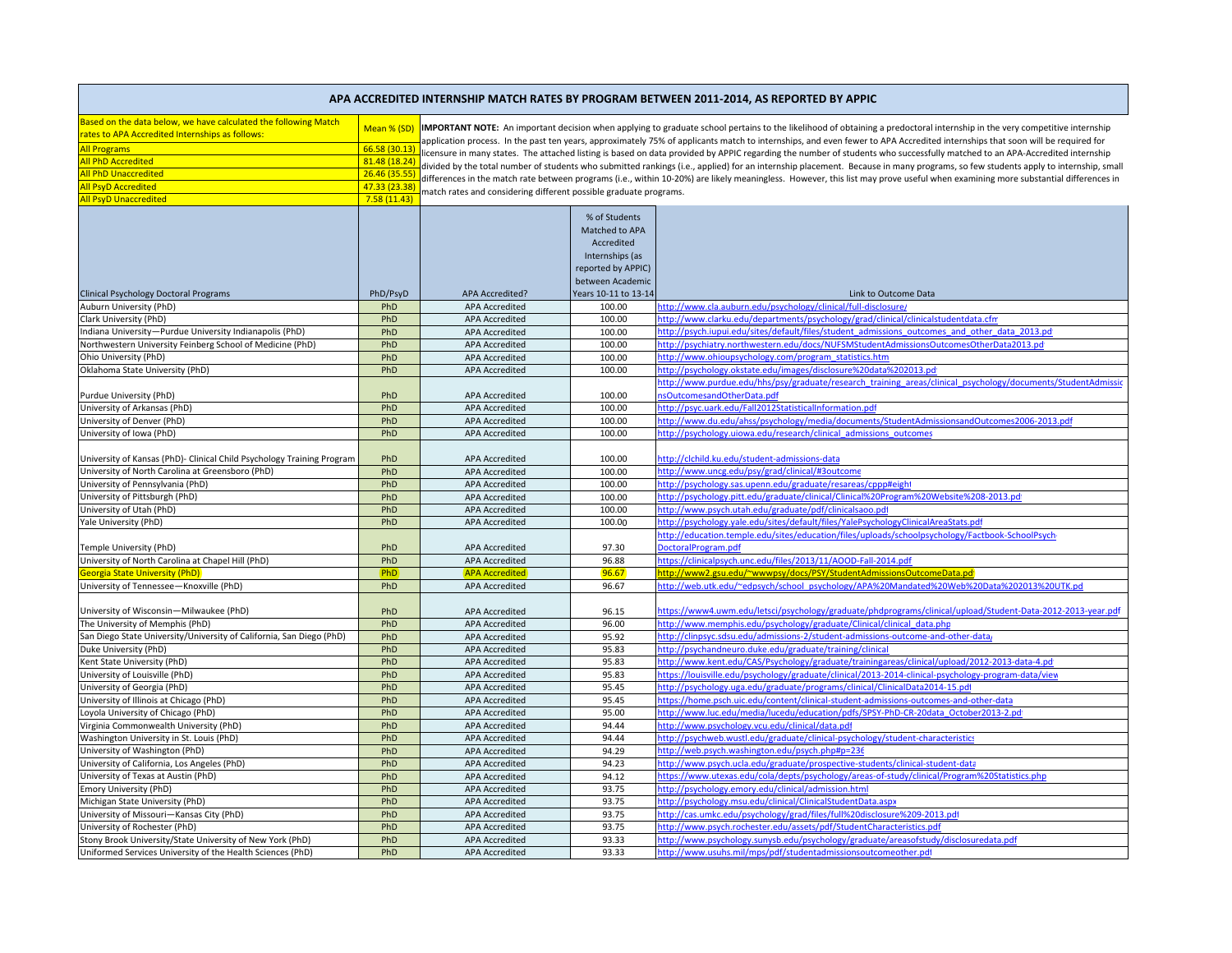| University of Miami, Florida (PhD)                    | PhD  | <b>APA Accredited</b> | 93.18 | ttp://www.psy.miami.edu/graduate/clinical_training/admissions_outcomes_other_data.pdf                          |
|-------------------------------------------------------|------|-----------------------|-------|----------------------------------------------------------------------------------------------------------------|
| Pennsylvania State University (PhD)                   | PhD  | <b>APA Accredited</b> | 93.10 | http://psych.la.psu.edu/graduate/Clinical%20program%20data.pdl                                                 |
| University of Minnesota (PhD)                         | PhD  | <b>APA Accredited</b> | 92.86 | https://www.psych.umn.edu/assets/pdf/areas/cspr/csprAPA.pdf                                                    |
| Texas A&M University (PhD)                            | PhD  | <b>APA Accredited</b> | 92.31 | http://people.tamu.edu/~d-snyder/Additional%20Clinical%20Program%20Data.pdf                                    |
| Southern Illinois University-Carbondale (PhD)         | PhD  | <b>APA Accredited</b> | 92.00 | http://cola.siu.edu/psychology/_common/documents/links-clinical/clinical-student-admissions.pdf                |
| University of Nevada-Reno (PhD)                       | PhD  | <b>APA Accredited</b> | 92.00 | http://www.unr.edu/PSYCH/clinical/c20 disclosure information.html                                              |
| Drexel University (PhD)                               | PhD  | <b>APA Accredited</b> | 91.84 | /ttp://drexel.edu/psychology/academics/graduate/clinical/data                                                  |
| Florida State University (PhD)                        | PhD  | <b>APA Accredited</b> | 91.43 | http://www.psy.fsu.edu/clinical/studata.htm                                                                    |
| DePaul University (PhD)                               | PhD  | <b>APA Accredited</b> | 91.30 | http://csh.depaul.edu/academics/graduate/clinical-psychology-ma-phd/Pages/clinical-data.aspx                   |
| Miami University, Ohio (PhD)                          | PhD  | <b>APA Accredited</b> | 91.30 | http://www.miamiohpsychology.com/page/apa-disclosure/                                                          |
|                                                       |      |                       |       | http://www.uccs.edu/Documents/psych/Graduate%20Programs/PhD%20-                                                |
| University of Colorado at Colorado Springs (PhD)      | PhD  | <b>APA Accredited</b> | 90.91 | %20Student%20Admissions%20Outcomes%20and%20Other%20Data%20(9-2013).pdf                                         |
| University of Maryland-College Park (PhD)             | PhD  | <b>APA Accredited</b> | 90.91 | https://www.dropbox.com/s/168i4pbzg6h4p4h/Full%20Disclosure%20Data%20Revised%2014%20Aug%202013.pd              |
| Catholic University of America (PhD)                  | PhD  | <b>APA Accredited</b> | 90.91 | http://psychology.cua.edu/res/docs/graduate/C-20-document-for-website.pdf                                      |
| University of Southern California (PhD)               | PhD  | <b>APA Accredited</b> | 90.91 | http://dornsife.usc.edu/psyc/student-admissions-outcomes/                                                      |
| Wayne State University (PhD)                          | PhD  | <b>APA Accredited</b> | 90.91 | http://clasweb.clas.wayne.edu/Multimedia/psychology/files/ClinicalProgramData2013.pdf                          |
|                                                       |      |                       |       | http://www.marquette.edu/psyc/documents/ApplicantInfo2013.pdf &                                                |
| Marquette University (PhD)                            | PhD  | <b>APA Accredited</b> | 90.63 | http://www.marquette.edu/psyc/documents/FullDisclosureMay2014.pdf                                              |
| University of Cincinnati (PhD)                        | PhD  | <b>APA Accredited</b> | 90.63 | http://www.artsci.uc.edu/content/dam/artsci/departments/pscyhology/Docs/Clinical student data.pdf              |
|                                                       | PhD  | <b>APA Accredited</b> | 90.63 |                                                                                                                |
| University of Nebraska—Lincoln (PhD)                  |      |                       |       | http://psychology.unl.edu/faculty_cvs/Web%20tables%20-%20Aug%202013%20jl1.pd                                   |
| University of Kansas (PhD) - Department of Psychology | PhD  | <b>APA Accredited</b> | 90.48 | http://psych.ku.edu/clinical/documents/StudentData2013.pdf                                                     |
|                                                       |      |                       |       |                                                                                                                |
| Central Michigan University (PhD)                     | PhD  | <b>APA Accredited</b> | 90.48 | https://www.cmich.edu/colleges/chsbs/Psychology/Graduate/ClinicalPsychology/Pages/Clinical-Applicant-Data.aspx |
| University of Central Florida(PhD)                    | PhD  | <b>APA Accredited</b> | 90.48 | http://psychology.cos.ucf.edu/main/files/uploads/2013/03/C-20-Template-June Revision.pdf                       |
| University of South Florida (PhD)                     | PhD  | <b>APA Accredited</b> | 90.32 | http://psychology.usf.edu/grad/clinical/CLStudentStats.pdf                                                     |
| Boston University (PhD)                               | PhD  | <b>APA Accredited</b> | 90.24 | http://www.bu.edu/psych/files/2013/04/Clinical-Data.pdf                                                        |
| University of Kentucky (PhD)                          | PhD  | <b>APA Accredited</b> | 90.00 | http://psychology.as.uky.edu/admissions-outcomes-and-other-data                                                |
| University of Wisconsin-Madison (PhD)                 | PhD  | <b>APA Accredited</b> | 90.00 | http://www.grad.wisc.edu/education/academicprograms/profiles/832.pdf                                           |
| Sam Houston State University (PhD)                    | PhD  | <b>APA Accredited</b> | 89.66 | http://www.shsu.edu/~clinpsy/documents/SHSUPhDStudentStatisticsF12_003.pd                                      |
| Case Western Reserve University (PhD)                 | PhD  | <b>APA Accredited</b> | 89.47 | http://psychology.case.edu/clinical/data.html                                                                  |
| University of California, Berkeley (PhD)              | PhD  | <b>APA Accredited</b> | 89.47 | http://psychology.berkeley.edu/sites/default/files/Research/2012-13_STUDENT_ADMISSIONS.pdf                     |
| Western Michigan University (PhD)                     | PhD  | <b>APA Accredited</b> | 89.47 | https://www.wmich.edu/psychology/docs/disclosure.pdf                                                           |
| Eastern Michigan University (PhD)                     | PhD  | <b>APA Accredited</b> | 89.29 | http://www.emich.edu/psychology/forms/doc student admissions outcomes data.pdf                                 |
| The Ohio State University (PhD)                       | PhD  | <b>APA Accredited</b> | 88.89 | http://www.psy.ohio-state.edu/programs/clinical/admissions-outcomes.php                                        |
| University of Alabama at Tuscaloosa (PhD)             | PhD  | <b>APA Accredited</b> | 88.64 | http://psychology.ua.edu/graduate-studies/clinical-psychology                                                  |
| University of Vermont (PhD)                           | PhD  | <b>APA Accredited</b> | 88.24 | ttp://www.uvm.edu/~psych/graduate/?Page=clinical/clinical applicant data.html&SM=clinicalsubmenu.htm           |
|                                                       |      |                       |       | ittp://avillage.web.virginia.edu/Psych/Documents/Student%20Admissions%20Outcomes%20and%20Other%20Data.p        |
| University of Virginia (PhD)                          | PhD  | <b>APA Accredited</b> | 88.24 |                                                                                                                |
| Arizona State University (PhD)                        | PhD  | <b>APA Accredited</b> | 88.00 | https://psychology.clas.asu.edu/sites/default/files/disclosuredata 2013 r3.pdf                                 |
| University of Florida (PhD)                           | PhD  | <b>APA Accredited</b> | 87.93 | http://chp.phhp.ufl.edu/academics/doctoral-in-clinical-psychology/student-admissions-outcomes-and-other-data   |
|                                                       |      |                       |       | http://www.isites.harvard.edu/icb/icb.do?keyword=k3007&pageid=icb.page19735&pageContentId=icb.pagecontent44    |
| Harvard University (PhD)                              | PhD  | <b>APA Accredited</b> | 87.50 | 048&view=view.do&viewParam_name=clinical.html#a_icb_pagecontent44048                                           |
| University of Connecticut (PhD)                       | PhD  | <b>APA Accredited</b> | 87.50 | http://psych.uconn.edu/graduate/documents/Clinical Brochure 2013-2014.pdf                                      |
| University of Southern Mississippi (PhD)              | PhD  | <b>APA Accredited</b> | 87.50 | http://www.usm.edu/sites/default/files/groups/clinical-psychology/pdf/ir_c-20_reporting.pd                     |
| University of Houston (PhD)                           | PhD  | <b>APA Accredited</b> | 87.27 | ittp://www.uh.edu/class/psychology/clinical-psych/admissions/index.php                                         |
| American University (PhD)                             | PhD  | <b>APA Accredited</b> | 87.10 | ttp://www.american.edu/cas/psychology/clinical/upload/StudentAdmissionOutcomesandOtherData.pd                  |
| University of Missouri-St. Louis (PhD)                | PhD  | <b>APA Accredited</b> | 86.96 | http://www.umsl.edu/divisions/artscience/psychology/psychology/clinical/documents/AdmissionsStats2013.pd       |
|                                                       |      |                       |       | http://www.fordham.edu/academics/colleges graduate s/graduate profession/arts sciences/gsas programs de        |
| Fordham University (PhD)                              | PhD  | <b>APA Accredited</b> | 86.96 | gre/student admissions o/clinical psychology 21362.asp                                                         |
| Washington State University (PhD)                     | PhD  | <b>APA Accredited</b> | 86.96 | http://www.wsu.edu/psychology/graduateprograms/clinical/pdf/FullDisclosureInformation.pdf                      |
|                                                       |      |                       |       | http://www.uwyo.edu/psychology/graduate/clinical%20phd%20program%20student%20admissions%20outcomes%20          |
| University of Wyoming (PhD)                           | PhD  | <b>APA Accredited</b> | 86.67 | and%20other%20data.html                                                                                        |
| Palo Alto University, PGSP-Stanford Consortium (PsyD) | PsyD | <b>APA Accredited</b> | 86.61 | https://www.paloaltou.edu/sites/default/files/u331/PsyD%2BIR%2BC-20%2B2013.pd                                  |
| George Mason University (PhD)                         | PhD  | <b>APA Accredited</b> | 86.36 | http://s3.amazonaws.com/chssweb/documents/15544/original/ClinicalProgramStatistics.pdf?139782522{              |
| Suffolk University (PhD)                              | PhD  | <b>APA Accredited</b> | 86.21 | http://www.suffolk.edu/documents/StudentAdmissionsOutcomesandOtherData.pd                                      |
| University of Alabama at Birmingham (PhD)             | PhD  | <b>APA Accredited</b> | 86.21 | http://www.uab.edu/cas/psychology/images/PDF/DISCLOSUREINFO2013.pdf                                            |
| Idaho State University (PhD)                          | PhD  | <b>APA Accredited</b> | 85.71 | http://www.isu.edu/psych/clinicalprogram.shtml#admiss                                                          |
| Rutgers, The State University of New Jersey (PsyD)    | PsyD | <b>APA Accredited</b> | 85.71 | http://gsappweb.rutgers.edu/programs/clinical/admissionsdata.pdf                                               |
| University of New Mexico (PhD)                        | PhD  | <b>APA Accredited</b> | 85.71 | http://psych.unm.edu/graduate-studies/Clinical-Applicant-Data.html                                             |
| Northwestern University (PhD)                         | PhD  | <b>APA Accredited</b> | 85.71 |                                                                                                                |
|                                                       | PhD  |                       | 85.71 | http://www.psychology.northwestern.edu/graduate/program-areas/clinical/student-data.htm                        |
| University of Colorado at Boulder (PhD)               |      | <b>APA Accredited</b> |       | http://psych.colorado.edu/~clinical/docs/OutcomesData.pdf                                                      |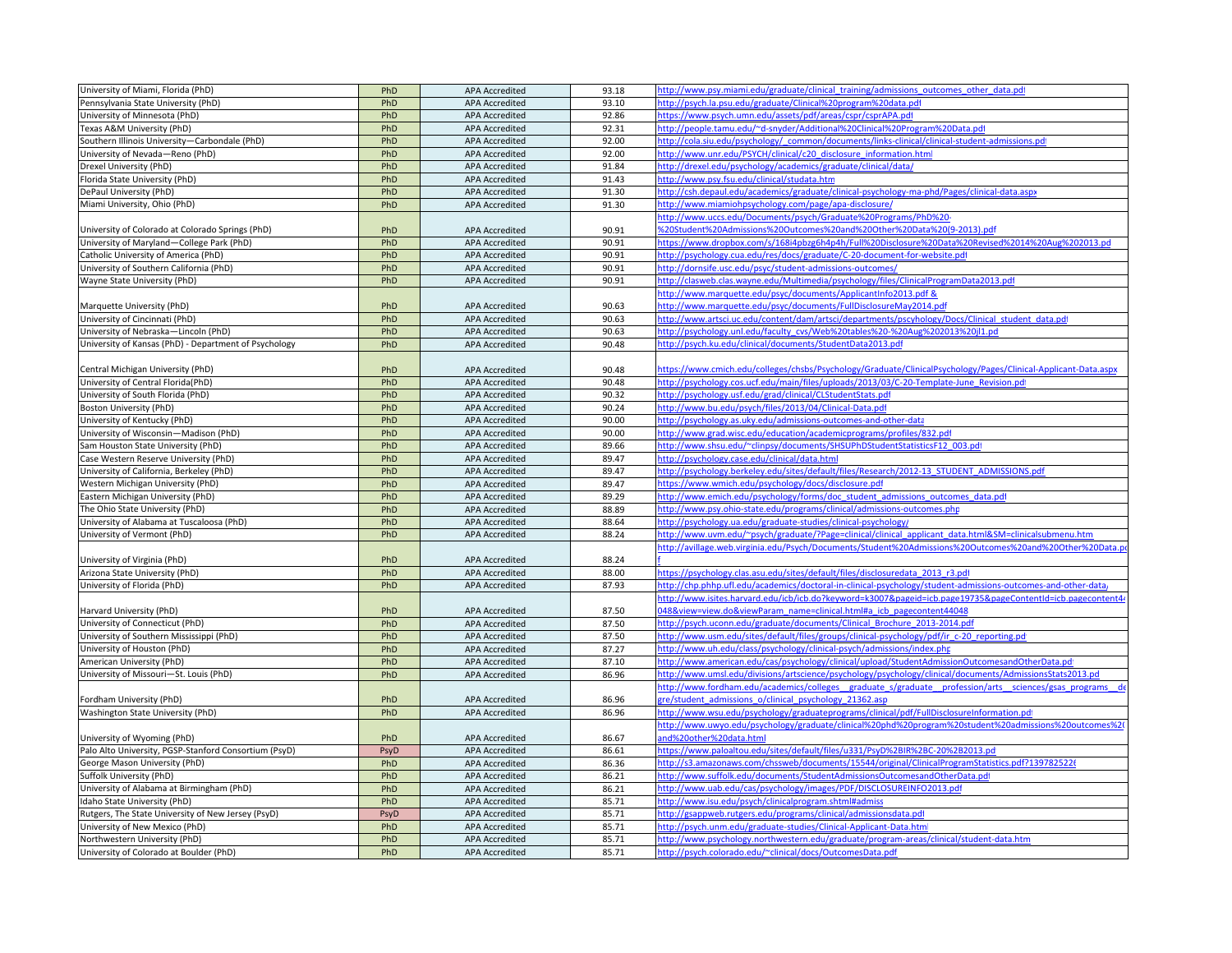| The New School (PhD)                                              | PhD  | APA Accredited            | 85.48 | http://www.newschool.edu/nssr/subpage.aspx?id=9888                                                                  |
|-------------------------------------------------------------------|------|---------------------------|-------|---------------------------------------------------------------------------------------------------------------------|
| Bowling Green State University (PhD)                              | PhD  | <b>APA Accredited</b>     | 85.29 | http://www.bgsu.edu/arts-and-sciences/psychology/graduate-program/clinical/information.htm                          |
| Roosevelt University (PsyD)                                       | PsyD | <b>APA Accredited</b>     | 85.25 | http://www.roosevelt.edu/CAS/Programs/Psychology/PsyD.aspx                                                          |
| Baylor University (PsyD)                                          | PsyD | <b>APA Accredited</b>     | 85.19 | http://www.baylor.edu/psychologyneuroscience/index.php?id=72649                                                     |
|                                                                   |      |                           |       | http://www.stjohns.edu/academics/schools-and-colleges/st-johns-college-liberal-arts-and-sciences/clinical-psycholog |
| St. John's University (PhD)                                       | PhD  | APA Accredited            | 85.11 | hd/student-admissions-outcomes-and-other-data                                                                       |
| West Virginia University (PhD)                                    | PhD  | APA Accredited            | 84.85 | http://psychology.wvu.edu/graduate-students/doctoral-programs/ph-d-in-clinical-psychology                           |
| East Carolina University (PhD)+                                   | PhD  | <b>APA Accredited</b>     | 84.62 | http://www.ecu.edu/cs-cas/psyc/upload/Clinical-Health-Student-Outcomes.pdf                                          |
|                                                                   |      |                           |       | http://www.depts.ttu.edu/psy/graduate_programs/clinical/files/Student Admissions Outcomes and Other Data Cl         |
| Texas Tech University (PhD)                                       | PhD  | <b>APA Accredited</b>     | 84.62 | ical 2013 2014.pdf                                                                                                  |
| Brigham Young University (PhD)                                    | PhD  | <b>APA Accredited</b>     | 84.21 | https://psychology.byu.edu/Pages/Graduate/Clinical/Outcomes.aspx                                                    |
| University of Mississippi (PhD)                                   | PhD  | <b>APA Accredited</b>     | 83.87 | http://psychology.olemiss.edu/student-admissions-outcomes-and-other-data                                            |
|                                                                   |      |                           |       | https://yu.edu/uploadedFiles/Academics/Graduate/Ferkauf%20Graduate%20School%20of%20Psychology/Department            |
| Yeshiva University (PsyD)                                         | PsyD | <b>APA Accredited</b>     | 83.15 | %20and%20Programs/Clinical%20Psychology%20PsyD/About/Clinical%20Program%20Statistics.pdf                            |
| University of Massachusetts-Boston (PhD)                          | PhD  | <b>APA Accredited</b>     | 82.86 | http://www.umb.edu/academics/cla/psychology/grad/clinical_psychology/full_disclosure                                |
| University of Maine (PhD)                                         | PhD  | APA Accredited            | 82.35 | http://umaine.edu/clinicalpsychology/files/2013/10/Student-Admissions-Outcomes-and-Other-Data-2013-v2.pd            |
| University of Maryland-Baltimore County (PhD)                     | PhD  | <b>APA Accredited</b>     | 82.35 | http://psychology.umbc.edu/hsp/clinical/data/                                                                       |
| Seattle Pacific University (PhD)                                  | PhD  | <b>APA Accredited</b>     | 82.22 | ittp://spu.edu/depts/spfc/clinicalpsych/documents/2013DisclosureOutcomesAPA_000.pd                                  |
| University of Nevada-Las Vegas (PhD)                              | PhD  | <b>APA Accredited</b>     | 81.82 | ittp://psychology.unlv.edu/performance.htm                                                                          |
| Northern Illinois University (PhD)                                | PhD  | <b>APA Accredited</b>     | 81.82 | http://www.niu.edu/psyc/graduate/clinical/admissions.shtml                                                          |
| University of Montana (PhD)                                       | PhD  | <b>APA Accredited</b>     | 81.82 | http://cas.umt.edu/psychology/Graduate/clinicalPsychology/studentData.php                                           |
| University of Toledo (PhD)                                        | PhD  | <b>APA Accredited</b>     | 81.82 | http://psychology.utoledo.edu/showpage.asp?name=statistics                                                          |
| Loyola University Maryland (PsyD)                                 | PsyD | APA Accredited            | 81.54 | http://www.loyola.edu/zbin/external sites/psychology/psych.html                                                     |
|                                                                   |      |                           |       | http://www.wheaton.edu/Academics/Departments/Psychology/Graduate-Programs/Programs/PsyD-in-Clinical-                |
| Wheaton College (PsyD)                                            | PsyD | APA Accredited            | 81.54 | <b>Psychology/Student-Admissions-Outcomes-and-Other-Data</b>                                                        |
|                                                                   |      |                           |       | http://www.slu.edu/department-of-psychology-home/graduate-studies/clinical-psychology/student-admission-            |
| Saint Louis University (PhD)                                      | PhD  | <b>APA Accredited</b>     | 81.48 | outcomes-and-other-data                                                                                             |
| Louisiana State University (PhD)                                  | PhD  | <b>APA Accredited</b>     | 81.25 | http://www.lsu.edu/psychology/documents/Clinical Students Admissions Outcome Otherdata 2013new.pd                   |
| University of Denver (PsyD)                                       | PsyD | <b>APA Accredited</b>     | 81.17 | http://www.du.edu/gspp/programs/psyd-clinical/statistics.html                                                       |
| Wright State University (Psy D)                                   | PsyD | <b>APA Accredited</b>     | 81.11 | nttp://psychology.wright.edu/about-sopp/student-admissions-outcomes-and-other-data#tab=internship                   |
|                                                                   |      |                           |       | https://psychology.columbian.gwu.edu/sites/psychology.columbian.gwu.edu/files/downloads/Program Statistics 201      |
| George Washington University (PhD)                                | PhD  | APA Accredited            | 80.00 | .pdf                                                                                                                |
| Rutgers, The State University of New Jersey (PhD)                 | PhD  | <b>APA Accredited</b>     | 80.00 | http://psych.rutgers.edu/cl/471-student-admissions-outcomes-and-other-data                                          |
| Syracuse University (PhD)                                         | PhD  | <b>APA Accredited</b>     | 80.00 | http://psychology.syr.edu/graduate/Student%20Admissions,%20Outcomes,%20and%20Other%20Data.pd                        |
|                                                                   |      |                           |       | http://psychology.missouri.edu/sites/psychology.missouri.edu/files/Student%20Admissions%20Outcomes%20%20Oth         |
| University of Missouri-Columbia (PhD)                             | PhD  | APA Accredited            | 80.00 | r%20Data%20F2013.pdf                                                                                                |
|                                                                   |      |                           |       | http://humansciences.iit.edu/psychology/programs/graduate-programs/clinical-psychology-program/clinical-            |
| Illinois Institute of Technology (PhD)                            | PhD  | <b>APA Accredited</b>     | 79.55 | dmissions-outcome-and                                                                                               |
| Binghamton University/State University of New York (PhD)          | PhD  | <b>APA Accredited</b>     | 79.17 | http://www2.binghamton.edu/psychology/graduate/clinical-psychology/applicant-data.htm                               |
| Long Island University, Brooklyn Campus (PhD)                     | PhD  | <b>APA Accredited</b>     | 78.79 | http://www.liu.edu/Brooklyn/Academics/Schools/CLAS/Programs/Div3/Psychology/PhD-Psychology/PhDProgram               |
| Vanderbilt University (PhD)                                       | PhD  | APA Accredited            | 78.26 | http://www.vanderbilt.edu/psychological sciences/graduate/programs/clinical.php                                     |
|                                                                   |      |                           |       | http://www.psychology.illinois.edu/about/divisions/clinicalcommunity/documents/StudentsAdmissionsOutcomesand        |
| University of Illinois at Urbana-Champaign (PhD)                  | PhD  | APA Accredited            | 77.27 | therData2013.pdf                                                                                                    |
| University of South Dakota (PhD)                                  | PhD  | <b>APA Accredited</b>     | 77.27 | http://www.usd.edu/arts-and-sciences/psychology/clinical-psychology/student-admissions-outcomes-data.cfm            |
| CUNY - John Jay College                                           | PhD  | <b>NOT APA Accredited</b> | 76.92 | not available                                                                                                       |
| Indiana University-Bloomington (PhD)                              | PhD  | <b>APA Accredited</b>     | 76.92 | http://psych.indiana.edu/clinic/accreditation.pdf                                                                   |
| Florida Institute of Technology (PsyD)                            | PsyD | <b>APA Accredited</b>     | 76.74 | http://cpla.fit.edu/clinical/outcomes.php                                                                           |
| University at Buffalo/State University of New York (PhD)          | PhD  | <b>APA Accredited</b>     | 76.67 | http://psychology.buffalo.edu/graduate/ph-d/clinical/admissions-outcomes-statistics/                                |
| Loma Linda University (PhD)                                       | PhD  | <b>APA Accredited</b>     | 76.19 | http://www.llu.edu/assets/sciencetech/documents/Psych-Prog-Costs-PhD.pd                                             |
| Wichita State University (PhD)                                    | PhD  | APA Accredited            | 76.19 | http://webs.wichita.edu/?u=PSYCHOLOGY&p=/graduate/clinical/clinicalphd/                                             |
| University at Albany/State University of New York (PhD)           | PhD  | APA Accredited            | 75.86 | http://www.albany.edu/psychology/21109.php                                                                          |
|                                                                   |      |                           |       | http://www.gc.cuny.edu/Page-Elements/Academics-Research-Centers-Initiatives/Doctoral-                               |
| The City College of New York, City University of New York (PhD)-- |      |                           |       | Programs/Psychology/Training-Areas/Clinical-Psychology-@-City-College/Time-to-Completion,-Internship-Placement,-    |
| <b>CUNY</b>                                                       | PhD  | <b>APA Accredited</b>     | 75.44 | and-Other-Data                                                                                                      |
| Duquesne University (PhD)                                         | PhD  | <b>APA Accredited</b>     | 75.00 | http://www.duq.edu/Documents/psychology/Outcomes%202013%20for%20web.pd                                              |
|                                                                   |      |                           |       | http://www.yu.edu/uploadedFiles/Academics/Graduate/Ferkauf Graduate School of Psychology/Departments and            |
| Yeshiva University (PhD)                                          | PhD  | APA Accredited            | 74.19 | Programs/Clinical Psychology, Health Emphasis, PhD/About/Graduation and Internship Information.pdf                  |
| Xavier University (PsyD)                                          | PsyD | <b>APA Accredited</b>     | 73.53 | http://www.xavier.edu/psychology-doctorate/documents/InternshipPlacement.pdi                                        |
| Queen's University                                                | PhD  | <b>NOT APA Accredited</b> | 73.33 | not available                                                                                                       |
| Spalding University (PsyD)                                        | PsyD | <b>APA Accredited</b>     | 73.17 | http://spalding.edu/academics/psychology/psy-d-student-admissions-outcomes-and-other-data-c-20                      |
| University of Hawaii at Manoa (PhD)                               | PhD  | APA Accredited            | 73.08 | http://www.psychology.hawaii.edu/concentrations/downloads/csp-data-oct-2013.pd                                      |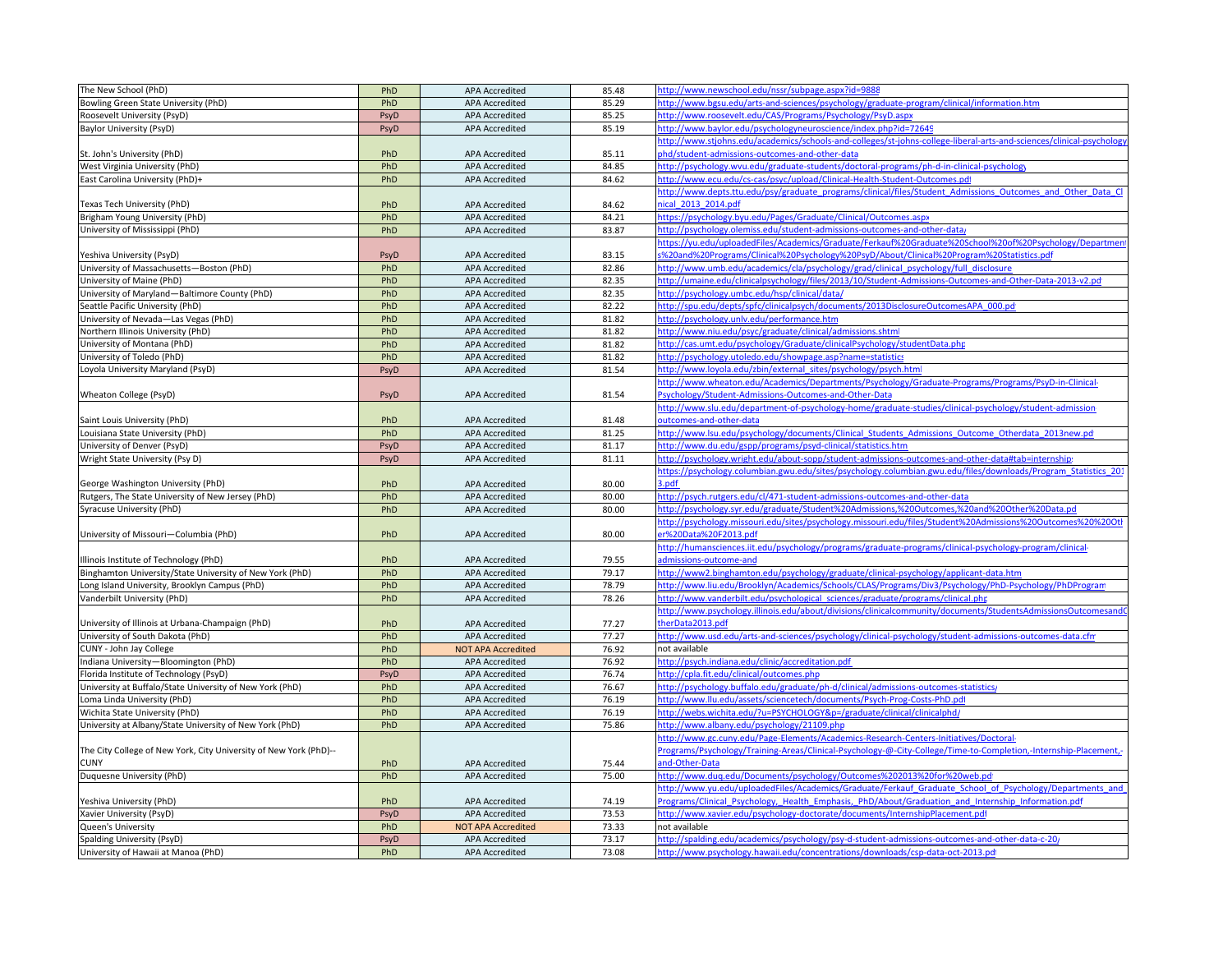| Virginia Consortium Program in Clinical Psychology (PsyD 2008-2012;<br>PhD<br>71.43<br>http://sci.odu.edu/vcpcp/outcomes_data.shtml<br>PhD starting 2013)<br><b>APA Accredited</b><br>Virginia Polytechnic Institute and State University (PhD)-Virginia Tech<br>PhD<br><b>APA Accredited</b><br>71.43<br>http://www.psyc.vt.edu/graduate/clinical/#stud<br>University of Rhode Island (PhD)<br>PhD<br>70.37<br>http://www.uri.edu/artsci/psy/clinical stats<br><b>APA Accredited</b><br>PhD<br>University of Oregon (PhD)<br><b>APA Accredited</b><br>70.00<br>http://psychweb.uoregon.edu/system/files/Clinical%20Website%20U13.pdf<br>PhD<br>Adelphi University (PhD)<br><b>APA Accredited</b><br>69.88<br>http://derner.adelphi.edu/psychology/doctoral-program/<br>PhD<br>69.57<br>Howard University (PhD)<br><b>APA Accredited</b><br>http://www.coas.howard.edu/psychology/clinical/statistics.htm<br>https://web.indstate.edu/psychology/psydprog.htm<br>Indiana State University (PsyD)<br>69.44<br>PsyD<br><b>APA Accredited</b><br>PhD<br>69.23<br>University of Delaware (PhD)<br><b>APA Accredited</b><br>http://www.psych.udel.edu/graduate/detail/student admissions outcomes and other data<br>http://www.liunet.edu/CWPost/Academics/Schools/CLAS/Dept/Psychology/PsyD2/Student-Admiss<br>Long Island University, C.W. Post Campus (PsyD)<br>PsyD<br><b>APA Accredited</b><br>69.01<br>PhD<br>68.57<br><b>APA Accredited</b><br>http://0.jsucdn.com/psychology/files/2010/03/2013-Student-Outcome-Admission-Outcome-and-Other-Data.pd<br>Jackson State University (PhD)<br>http://gsep.pepperdine.edu/doctorate-clinical-psychology/statistics/<br>Pepperdine University (PsyD)<br><b>APA Accredited</b><br>68.47<br>PsyD<br>http://www.utulsa.edu/academics/colleges/henry-kendall-college-of-arts-and-sciences/Departments-and-<br>Schools/Department-of-Psychology/Programs-of-Study/Graduate%20and%20Professional%20Programs-<br>PhD<br>68.18<br>Clinical%20Psychology.aspx<br>University of Tulsa (PhD)<br><b>APA Accredited</b><br>http://psychology.arizona.edu/sites/psychology.arizona.edu/files/u76/Clinical%20StudentAdmissionsOutcomesAndOt<br>University of Arizona (PhD)<br>erData2013-14 0.pdf<br>PhD<br><b>APA Accredited</b><br>67.86<br>PsyD<br><b>APA Accredited</b><br>67.35<br>http://www.iup.edu/page.aspx?id=116029<br>Indiana University of Pennsylvania (PsyD)<br>PhD<br><b>APA Accredited</b><br>66.67<br>Jniversity of Notre Dame (PhD)<br>http://psychology.nd.edu/graduate-programs/clinical-program/accreditation-data-outcome/<br>PhD<br><b>APA Accredited</b><br>66.67<br>http://arts-sciences.und.edu/psychology/clinical/refstats-2013-october.pd<br>University of North Dakota (PhD)<br>ttp://www.tc.columbia.edu/hbs/schoolpsych/index.asp?Id=Student+Admissions%2C+Outcomes%2C+and+Other+Dat<br>&Info=Student+Admissions%2C+Outcomes%2C+and+Other+Data<br>Teachers College, Columbia University (PhD)<br>PhD<br><b>APA Accredited</b><br>65.63<br>University of Massachusetts-Amherst (PhD)<br>PhD<br><b>APA Accredited</b><br>65.63<br>http://psych.umass.edu/uploads/sites/0/Files/2014%205-12%20APA%202013%20C-20%20Information.pdf<br><b>APA Accredited</b><br>65.38<br>ttp://www.lasalle.edu/grad/content/doc_psych/psyd_stats.pdf<br>La Salle University (PsyD)<br>PsyD<br>University of North Texas (PhD)<br>PhD<br><b>APA Accredited</b><br>65.38<br>http://psychology.unt.edu/graduate-programs/clinical-psychology/student-admissions-outcomes-and-other-data<br>University of South Carolina (PhD)<br>PhD<br><b>APA Accredited</b><br>65.38<br>http://psych.sc.edu/sites/default/files/attached_docs/C-C%20Admissions%20Outcomes%20Data.pd<br>Palo Alto University, Pacific Graduate School of Psychology (PhD)<br>PhD<br><b>APA Accredited</b><br>64.88<br>https://www.paloaltou.edu/sites/default/files/u331/PhD%2BIR%2BC-20%2B2013_0.pd<br>Rosalind Franklin University of Medicine and Science (PhD)<br>PhD<br><b>APA Accredited</b><br>64.71<br>ttp://www.rosalindfranklin.edu/chp/psychology/Doctorate/StudentData.asp><br>University of Indianapolis (PsyD)<br>PsyD<br><b>APA Accredited</b><br>63.11<br>http://psych.uindy.edu/outcomes.php<br>http://liberalarts.udmercy.edu/programs/depts/psychology/graduate/pycphd/disclosure/C-<br>PhD<br>20%20Date%20UDM%202013%20for%20website.pdf<br>University of Detroit Mercy (PhD)<br><b>APA Accredited</b><br>61.70<br>Argosy University, Tampa (PsyD)<br>PsyD<br><b>APA Accredited</b><br>61.64<br>http://www.argosy.edu/documents/psydinfo/Tampa-psyd-outcomes.pdf<br>University of Hartford (PsyD)<br>http://www.hartford.edu/a and s/departments/psychology/files/pdfs/GIPP AdmissionsOutcomeDataAug13.pd<br>PsyD<br><b>APA Accredited</b><br>60.55<br>PhD<br><b>APA Accredited</b><br>60.47<br>http://media1.biola.edu/rosemead/downloads/APA/apa-c20-data-phd-2013.pdf<br>Biola University (PhD)<br>PhD<br><b>APA Accredited</b><br>60.34<br>http://view.fdu.edu/default.aspx?id=6281<br>Fairleigh Dickinson University (PhD)<br>Southern Methodist University (PhD)<br>PhD<br><b>APA Accredited</b><br>60.00<br>http://www.smu.edu/Dedman/academics/departments/psychology/phdprogram/statistics<br>https://www.gallaudet.edu/psychology/graduate programs/phd clinical psychology/student admissions outcomes<br>and other data.html<br>Gallaudet University (PhD)<br>PhD<br><b>APA Accredited</b><br>59.26<br>PhD<br>58.33<br><b>CUNY - Queen's College</b><br><b>NOT APA Accredited</b><br>not available<br>PhD<br>56.34<br>http://www.hofstra.edu/academics/Colleges/HCLAS/PSY/phdcp/phdcp_admdata.htm<br>Hofstra University (PhD)<br><b>APA Accredited</b><br>http://cps.nova.edu/programs/phd/trainingoutcomes_phd.htm<br>Nova Southeastern University (PhD)<br>PhD<br><b>APA Accredited</b><br>55.84<br>http://www.mspp.edu/academics/degree-programs/psyd/outcomes.php<br>Massachusetts School of Professional Psychology, Inc. (PsyD)<br>PsyD<br><b>APA Accredited</b><br>55.56<br>PhD<br>53.85<br>University of Toronto<br><b>NOT APA Accredited</b><br>not available<br>53.28<br>PsyD<br>APA Accredited<br>http://www.argosy.edu/documents/psydinfo/Atlanta-psyd-outcomes.pdf<br>Argosy University, Atlanta (PsyD)<br>52.94<br>ttp://www.llu.edu/assets/sciencetech/documents/Psych-Prog-Costs-PsyD.pdf<br>Loma Linda University (PsyD)<br>PsyD<br><b>APA Accredited</b><br>Regent University (PsyD)<br>http://www.regent.edu/acad/schcou/aboutus/prog_eval/psyd/index.htm<br><b>APA Accredited</b><br>50.55<br>PsyD<br>Marywood University (PsyD)<br>PsyD<br><b>APA Accredited</b><br>50.00<br>http://www.marywood.edu/psych-couns/docs/outcomes.pdf<br>http://www.apu.edu/live_data/files/243/studentadmissionsoutcomesandotherdata.pd<br>Azusa Pacific University (PsyD)<br>PsyD<br><b>APA Accredited</b><br>49.56<br>PhD<br><b>APA Accredited</b><br>49.47<br>http://www.fuller.edu/uploadedFiles/Siteroot/Academics/School of Theology(2)/CATS/clin psych c20.pdf<br>Fuller Theological Seminary (PhD)<br><b>Biola University (PsyD)</b><br>PsyD<br><b>APA Accredited</b><br>49.02<br>http://media1.biola.edu/rosemead/downloads/APA/apa-c20-data-psyd-2013.pdf<br>48.72<br>http://www.marshall.edu/psych/files/2014/02/PsyD-Time-to-Completion-2013.pdf<br>Marshall University (PsyD)<br>PsyD<br><b>APA Accredited</b><br>48.31<br>Chicago School of Professional Psychology-Chicago Campus (PsyD)<br>PsyD<br><b>APA Accredited</b><br>http://www.thechicagoschool.edu/Chicago/Our Programs/PsyD in Clinical Psychology<br>47.80<br>PsyD<br><b>APA Accredited</b><br>ttp://www.pacificu.edu/spp/program_stats.cfm<br>Pacific University, Oregon (PsyD)<br>http://www.antiochne.edu/wp-content/uploads/2012/08/IRc-20-2012-2013-.pd<br>Antioch University New England (PsyD)<br><b>APA Accredited</b><br>47.71<br>PsyD<br>PhD<br>47.06<br>ttp://www.etsu.edu/cas/psychology/programs/clinicalphd.aspx#AdminOutcomeOtherData<br>East Tennessee State University (PhD)+<br><b>APA Accredited</b><br><b>APA Accredited</b><br>46.98<br>The Wright Institute (PsyD)<br>PsyD<br>http://www.wi.edu/psyd-outcomes<br>PsyD<br><b>APA Accredited</b><br>45.48<br>http://www.cps.nova.edu/programs/psyd/trainingoutcomes_psyd.htm<br>Nova Southeastern University (PsyD)<br>https://www.alliant.edu/documents/cspp/domain-g/sacramentopsyddomaingv2.pd<br>Alliant International University-Sacremento (PsyD)<br><b>APA Accredited</b><br>45.45<br>PsyD<br>Alliant International University-San Diego (PhD)<br>PhD<br><b>APA Accredited</b><br>45.36<br>https://www.alliant.edu/documents/cspp/domain-g/sdphddomaing.pdl<br>45.00<br>George Washington University (PsyD)<br>PsyD<br><b>APA Accredited</b><br>http://psyd.columbian.gwu.edu/program-statistics | University of Colorado - Denver | PhD | <b>NOT APA Accredited</b> | 71.43 | not available |
|--------------------------------------------------------------------------------------------------------------------------------------------------------------------------------------------------------------------------------------------------------------------------------------------------------------------------------------------------------------------------------------------------------------------------------------------------------------------------------------------------------------------------------------------------------------------------------------------------------------------------------------------------------------------------------------------------------------------------------------------------------------------------------------------------------------------------------------------------------------------------------------------------------------------------------------------------------------------------------------------------------------------------------------------------------------------------------------------------------------------------------------------------------------------------------------------------------------------------------------------------------------------------------------------------------------------------------------------------------------------------------------------------------------------------------------------------------------------------------------------------------------------------------------------------------------------------------------------------------------------------------------------------------------------------------------------------------------------------------------------------------------------------------------------------------------------------------------------------------------------------------------------------------------------------------------------------------------------------------------------------------------------------------------------------------------------------------------------------------------------------------------------------------------------------------------------------------------------------------------------------------------------------------------------------------------------------------------------------------------------------------------------------------------------------------------------------------------------------------------------------------------------------------------------------------------------------------------------------------------------------------------------------------------------------------------------------------------------------------------------------------------------------------------------------------------------------------------------------------------------------------------------------------------------------------------------------------------------------------------------------------------------------------------------------------------------------------------------------------------------------------------------------------------------------------------------------------------------------------------------------------------------------------------------------------------------------------------------------------------------------------------------------------------------------------------------------------------------------------------------------------------------------------------------------------------------------------------------------------------------------------------------------------------------------------------------------------------------------------------------------------------------------------------------------------------------------------------------------------------------------------------------------------------------------------------------------------------------------------------------------------------------------------------------------------------------------------------------------------------------------------------------------------------------------------------------------------------------------------------------------------------------------------------------------------------------------------------------------------------------------------------------------------------------------------------------------------------------------------------------------------------------------------------------------------------------------------------------------------------------------------------------------------------------------------------------------------------------------------------------------------------------------------------------------------------------------------------------------------------------------------------------------------------------------------------------------------------------------------------------------------------------------------------------------------------------------------------------------------------------------------------------------------------------------------------------------------------------------------------------------------------------------------------------------------------------------------------------------------------------------------------------------------------------------------------------------------------------------------------------------------------------------------------------------------------------------------------------------------------------------------------------------------------------------------------------------------------------------------------------------------------------------------------------------------------------------------------------------------------------------------------------------------------------------------------------------------------------------------------------------------------------------------------------------------------------------------------------------------------------------------------------------------------------------------------------------------------------------------------------------------------------------------------------------------------------------------------------------------------------------------------------------------------------------------------------------------------------------------------------------------------------------------------------------------------------------------------------------------------------------------------------------------------------------------------------------------------------------------------------------------------------------------------------------------------------------------------------------------------------------------------------------------------------------------------------------------------------------------------------------------------------------------------------------------------------------------------------------------------------------------------------------------------------------------------------------------------------------------------------------------------------------------------------------------------------------------------------------------------------------------------------------------------------------------------------------------------------------------------------------------------------------------------------------------------------------------------------------------------------------------------------------------------------------------------------------------------------------------------------------------------------------------------------------------------------------------------------------------------------------------------------------------------------------------------------------------------------------------------------------------------------------------------------------------------------------------------------------------------------------------------------------------------------------------------------------------------------------------------------------------------------------------------------------------------------------------------------------------------------------------------------------------------------------------------------------------------------------------------------------------------------------------------------------------------------------------------------------------------------------------------------------------------------------------------------------------------------------------------------------------------------------------------------------|---------------------------------|-----|---------------------------|-------|---------------|
|                                                                                                                                                                                                                                                                                                                                                                                                                                                                                                                                                                                                                                                                                                                                                                                                                                                                                                                                                                                                                                                                                                                                                                                                                                                                                                                                                                                                                                                                                                                                                                                                                                                                                                                                                                                                                                                                                                                                                                                                                                                                                                                                                                                                                                                                                                                                                                                                                                                                                                                                                                                                                                                                                                                                                                                                                                                                                                                                                                                                                                                                                                                                                                                                                                                                                                                                                                                                                                                                                                                                                                                                                                                                                                                                                                                                                                                                                                                                                                                                                                                                                                                                                                                                                                                                                                                                                                                                                                                                                                                                                                                                                                                                                                                                                                                                                                                                                                                                                                                                                                                                                                                                                                                                                                                                                                                                                                                                                                                                                                                                                                                                                                                                                                                                                                                                                                                                                                                                                                                                                                                                                                                                                                                                                                                                                                                                                                                                                                                                                                                                                                                                                                                                                                                                                                                                                                                                                                                                                                                                                                                                                                                                                                                                                                                                                                                                                                                                                                                                                                                                                                                                                                                                                                                                                                                                                                                                                                                                                                                                                                                                                                                                                                                                                                                                                                                                                                                                                                                                                                                                                                                                                                                                                                                                                                                                  |                                 |     |                           |       |               |
|                                                                                                                                                                                                                                                                                                                                                                                                                                                                                                                                                                                                                                                                                                                                                                                                                                                                                                                                                                                                                                                                                                                                                                                                                                                                                                                                                                                                                                                                                                                                                                                                                                                                                                                                                                                                                                                                                                                                                                                                                                                                                                                                                                                                                                                                                                                                                                                                                                                                                                                                                                                                                                                                                                                                                                                                                                                                                                                                                                                                                                                                                                                                                                                                                                                                                                                                                                                                                                                                                                                                                                                                                                                                                                                                                                                                                                                                                                                                                                                                                                                                                                                                                                                                                                                                                                                                                                                                                                                                                                                                                                                                                                                                                                                                                                                                                                                                                                                                                                                                                                                                                                                                                                                                                                                                                                                                                                                                                                                                                                                                                                                                                                                                                                                                                                                                                                                                                                                                                                                                                                                                                                                                                                                                                                                                                                                                                                                                                                                                                                                                                                                                                                                                                                                                                                                                                                                                                                                                                                                                                                                                                                                                                                                                                                                                                                                                                                                                                                                                                                                                                                                                                                                                                                                                                                                                                                                                                                                                                                                                                                                                                                                                                                                                                                                                                                                                                                                                                                                                                                                                                                                                                                                                                                                                                                                                  |                                 |     |                           |       |               |
|                                                                                                                                                                                                                                                                                                                                                                                                                                                                                                                                                                                                                                                                                                                                                                                                                                                                                                                                                                                                                                                                                                                                                                                                                                                                                                                                                                                                                                                                                                                                                                                                                                                                                                                                                                                                                                                                                                                                                                                                                                                                                                                                                                                                                                                                                                                                                                                                                                                                                                                                                                                                                                                                                                                                                                                                                                                                                                                                                                                                                                                                                                                                                                                                                                                                                                                                                                                                                                                                                                                                                                                                                                                                                                                                                                                                                                                                                                                                                                                                                                                                                                                                                                                                                                                                                                                                                                                                                                                                                                                                                                                                                                                                                                                                                                                                                                                                                                                                                                                                                                                                                                                                                                                                                                                                                                                                                                                                                                                                                                                                                                                                                                                                                                                                                                                                                                                                                                                                                                                                                                                                                                                                                                                                                                                                                                                                                                                                                                                                                                                                                                                                                                                                                                                                                                                                                                                                                                                                                                                                                                                                                                                                                                                                                                                                                                                                                                                                                                                                                                                                                                                                                                                                                                                                                                                                                                                                                                                                                                                                                                                                                                                                                                                                                                                                                                                                                                                                                                                                                                                                                                                                                                                                                                                                                                                                  |                                 |     |                           |       |               |
|                                                                                                                                                                                                                                                                                                                                                                                                                                                                                                                                                                                                                                                                                                                                                                                                                                                                                                                                                                                                                                                                                                                                                                                                                                                                                                                                                                                                                                                                                                                                                                                                                                                                                                                                                                                                                                                                                                                                                                                                                                                                                                                                                                                                                                                                                                                                                                                                                                                                                                                                                                                                                                                                                                                                                                                                                                                                                                                                                                                                                                                                                                                                                                                                                                                                                                                                                                                                                                                                                                                                                                                                                                                                                                                                                                                                                                                                                                                                                                                                                                                                                                                                                                                                                                                                                                                                                                                                                                                                                                                                                                                                                                                                                                                                                                                                                                                                                                                                                                                                                                                                                                                                                                                                                                                                                                                                                                                                                                                                                                                                                                                                                                                                                                                                                                                                                                                                                                                                                                                                                                                                                                                                                                                                                                                                                                                                                                                                                                                                                                                                                                                                                                                                                                                                                                                                                                                                                                                                                                                                                                                                                                                                                                                                                                                                                                                                                                                                                                                                                                                                                                                                                                                                                                                                                                                                                                                                                                                                                                                                                                                                                                                                                                                                                                                                                                                                                                                                                                                                                                                                                                                                                                                                                                                                                                                                  |                                 |     |                           |       |               |
|                                                                                                                                                                                                                                                                                                                                                                                                                                                                                                                                                                                                                                                                                                                                                                                                                                                                                                                                                                                                                                                                                                                                                                                                                                                                                                                                                                                                                                                                                                                                                                                                                                                                                                                                                                                                                                                                                                                                                                                                                                                                                                                                                                                                                                                                                                                                                                                                                                                                                                                                                                                                                                                                                                                                                                                                                                                                                                                                                                                                                                                                                                                                                                                                                                                                                                                                                                                                                                                                                                                                                                                                                                                                                                                                                                                                                                                                                                                                                                                                                                                                                                                                                                                                                                                                                                                                                                                                                                                                                                                                                                                                                                                                                                                                                                                                                                                                                                                                                                                                                                                                                                                                                                                                                                                                                                                                                                                                                                                                                                                                                                                                                                                                                                                                                                                                                                                                                                                                                                                                                                                                                                                                                                                                                                                                                                                                                                                                                                                                                                                                                                                                                                                                                                                                                                                                                                                                                                                                                                                                                                                                                                                                                                                                                                                                                                                                                                                                                                                                                                                                                                                                                                                                                                                                                                                                                                                                                                                                                                                                                                                                                                                                                                                                                                                                                                                                                                                                                                                                                                                                                                                                                                                                                                                                                                                                  |                                 |     |                           |       |               |
|                                                                                                                                                                                                                                                                                                                                                                                                                                                                                                                                                                                                                                                                                                                                                                                                                                                                                                                                                                                                                                                                                                                                                                                                                                                                                                                                                                                                                                                                                                                                                                                                                                                                                                                                                                                                                                                                                                                                                                                                                                                                                                                                                                                                                                                                                                                                                                                                                                                                                                                                                                                                                                                                                                                                                                                                                                                                                                                                                                                                                                                                                                                                                                                                                                                                                                                                                                                                                                                                                                                                                                                                                                                                                                                                                                                                                                                                                                                                                                                                                                                                                                                                                                                                                                                                                                                                                                                                                                                                                                                                                                                                                                                                                                                                                                                                                                                                                                                                                                                                                                                                                                                                                                                                                                                                                                                                                                                                                                                                                                                                                                                                                                                                                                                                                                                                                                                                                                                                                                                                                                                                                                                                                                                                                                                                                                                                                                                                                                                                                                                                                                                                                                                                                                                                                                                                                                                                                                                                                                                                                                                                                                                                                                                                                                                                                                                                                                                                                                                                                                                                                                                                                                                                                                                                                                                                                                                                                                                                                                                                                                                                                                                                                                                                                                                                                                                                                                                                                                                                                                                                                                                                                                                                                                                                                                                                  |                                 |     |                           |       |               |
|                                                                                                                                                                                                                                                                                                                                                                                                                                                                                                                                                                                                                                                                                                                                                                                                                                                                                                                                                                                                                                                                                                                                                                                                                                                                                                                                                                                                                                                                                                                                                                                                                                                                                                                                                                                                                                                                                                                                                                                                                                                                                                                                                                                                                                                                                                                                                                                                                                                                                                                                                                                                                                                                                                                                                                                                                                                                                                                                                                                                                                                                                                                                                                                                                                                                                                                                                                                                                                                                                                                                                                                                                                                                                                                                                                                                                                                                                                                                                                                                                                                                                                                                                                                                                                                                                                                                                                                                                                                                                                                                                                                                                                                                                                                                                                                                                                                                                                                                                                                                                                                                                                                                                                                                                                                                                                                                                                                                                                                                                                                                                                                                                                                                                                                                                                                                                                                                                                                                                                                                                                                                                                                                                                                                                                                                                                                                                                                                                                                                                                                                                                                                                                                                                                                                                                                                                                                                                                                                                                                                                                                                                                                                                                                                                                                                                                                                                                                                                                                                                                                                                                                                                                                                                                                                                                                                                                                                                                                                                                                                                                                                                                                                                                                                                                                                                                                                                                                                                                                                                                                                                                                                                                                                                                                                                                                                  |                                 |     |                           |       |               |
|                                                                                                                                                                                                                                                                                                                                                                                                                                                                                                                                                                                                                                                                                                                                                                                                                                                                                                                                                                                                                                                                                                                                                                                                                                                                                                                                                                                                                                                                                                                                                                                                                                                                                                                                                                                                                                                                                                                                                                                                                                                                                                                                                                                                                                                                                                                                                                                                                                                                                                                                                                                                                                                                                                                                                                                                                                                                                                                                                                                                                                                                                                                                                                                                                                                                                                                                                                                                                                                                                                                                                                                                                                                                                                                                                                                                                                                                                                                                                                                                                                                                                                                                                                                                                                                                                                                                                                                                                                                                                                                                                                                                                                                                                                                                                                                                                                                                                                                                                                                                                                                                                                                                                                                                                                                                                                                                                                                                                                                                                                                                                                                                                                                                                                                                                                                                                                                                                                                                                                                                                                                                                                                                                                                                                                                                                                                                                                                                                                                                                                                                                                                                                                                                                                                                                                                                                                                                                                                                                                                                                                                                                                                                                                                                                                                                                                                                                                                                                                                                                                                                                                                                                                                                                                                                                                                                                                                                                                                                                                                                                                                                                                                                                                                                                                                                                                                                                                                                                                                                                                                                                                                                                                                                                                                                                                                                  |                                 |     |                           |       |               |
|                                                                                                                                                                                                                                                                                                                                                                                                                                                                                                                                                                                                                                                                                                                                                                                                                                                                                                                                                                                                                                                                                                                                                                                                                                                                                                                                                                                                                                                                                                                                                                                                                                                                                                                                                                                                                                                                                                                                                                                                                                                                                                                                                                                                                                                                                                                                                                                                                                                                                                                                                                                                                                                                                                                                                                                                                                                                                                                                                                                                                                                                                                                                                                                                                                                                                                                                                                                                                                                                                                                                                                                                                                                                                                                                                                                                                                                                                                                                                                                                                                                                                                                                                                                                                                                                                                                                                                                                                                                                                                                                                                                                                                                                                                                                                                                                                                                                                                                                                                                                                                                                                                                                                                                                                                                                                                                                                                                                                                                                                                                                                                                                                                                                                                                                                                                                                                                                                                                                                                                                                                                                                                                                                                                                                                                                                                                                                                                                                                                                                                                                                                                                                                                                                                                                                                                                                                                                                                                                                                                                                                                                                                                                                                                                                                                                                                                                                                                                                                                                                                                                                                                                                                                                                                                                                                                                                                                                                                                                                                                                                                                                                                                                                                                                                                                                                                                                                                                                                                                                                                                                                                                                                                                                                                                                                                                                  |                                 |     |                           |       |               |
|                                                                                                                                                                                                                                                                                                                                                                                                                                                                                                                                                                                                                                                                                                                                                                                                                                                                                                                                                                                                                                                                                                                                                                                                                                                                                                                                                                                                                                                                                                                                                                                                                                                                                                                                                                                                                                                                                                                                                                                                                                                                                                                                                                                                                                                                                                                                                                                                                                                                                                                                                                                                                                                                                                                                                                                                                                                                                                                                                                                                                                                                                                                                                                                                                                                                                                                                                                                                                                                                                                                                                                                                                                                                                                                                                                                                                                                                                                                                                                                                                                                                                                                                                                                                                                                                                                                                                                                                                                                                                                                                                                                                                                                                                                                                                                                                                                                                                                                                                                                                                                                                                                                                                                                                                                                                                                                                                                                                                                                                                                                                                                                                                                                                                                                                                                                                                                                                                                                                                                                                                                                                                                                                                                                                                                                                                                                                                                                                                                                                                                                                                                                                                                                                                                                                                                                                                                                                                                                                                                                                                                                                                                                                                                                                                                                                                                                                                                                                                                                                                                                                                                                                                                                                                                                                                                                                                                                                                                                                                                                                                                                                                                                                                                                                                                                                                                                                                                                                                                                                                                                                                                                                                                                                                                                                                                                                  |                                 |     |                           |       |               |
|                                                                                                                                                                                                                                                                                                                                                                                                                                                                                                                                                                                                                                                                                                                                                                                                                                                                                                                                                                                                                                                                                                                                                                                                                                                                                                                                                                                                                                                                                                                                                                                                                                                                                                                                                                                                                                                                                                                                                                                                                                                                                                                                                                                                                                                                                                                                                                                                                                                                                                                                                                                                                                                                                                                                                                                                                                                                                                                                                                                                                                                                                                                                                                                                                                                                                                                                                                                                                                                                                                                                                                                                                                                                                                                                                                                                                                                                                                                                                                                                                                                                                                                                                                                                                                                                                                                                                                                                                                                                                                                                                                                                                                                                                                                                                                                                                                                                                                                                                                                                                                                                                                                                                                                                                                                                                                                                                                                                                                                                                                                                                                                                                                                                                                                                                                                                                                                                                                                                                                                                                                                                                                                                                                                                                                                                                                                                                                                                                                                                                                                                                                                                                                                                                                                                                                                                                                                                                                                                                                                                                                                                                                                                                                                                                                                                                                                                                                                                                                                                                                                                                                                                                                                                                                                                                                                                                                                                                                                                                                                                                                                                                                                                                                                                                                                                                                                                                                                                                                                                                                                                                                                                                                                                                                                                                                                                  |                                 |     |                           |       |               |
|                                                                                                                                                                                                                                                                                                                                                                                                                                                                                                                                                                                                                                                                                                                                                                                                                                                                                                                                                                                                                                                                                                                                                                                                                                                                                                                                                                                                                                                                                                                                                                                                                                                                                                                                                                                                                                                                                                                                                                                                                                                                                                                                                                                                                                                                                                                                                                                                                                                                                                                                                                                                                                                                                                                                                                                                                                                                                                                                                                                                                                                                                                                                                                                                                                                                                                                                                                                                                                                                                                                                                                                                                                                                                                                                                                                                                                                                                                                                                                                                                                                                                                                                                                                                                                                                                                                                                                                                                                                                                                                                                                                                                                                                                                                                                                                                                                                                                                                                                                                                                                                                                                                                                                                                                                                                                                                                                                                                                                                                                                                                                                                                                                                                                                                                                                                                                                                                                                                                                                                                                                                                                                                                                                                                                                                                                                                                                                                                                                                                                                                                                                                                                                                                                                                                                                                                                                                                                                                                                                                                                                                                                                                                                                                                                                                                                                                                                                                                                                                                                                                                                                                                                                                                                                                                                                                                                                                                                                                                                                                                                                                                                                                                                                                                                                                                                                                                                                                                                                                                                                                                                                                                                                                                                                                                                                                                  |                                 |     |                           |       |               |
|                                                                                                                                                                                                                                                                                                                                                                                                                                                                                                                                                                                                                                                                                                                                                                                                                                                                                                                                                                                                                                                                                                                                                                                                                                                                                                                                                                                                                                                                                                                                                                                                                                                                                                                                                                                                                                                                                                                                                                                                                                                                                                                                                                                                                                                                                                                                                                                                                                                                                                                                                                                                                                                                                                                                                                                                                                                                                                                                                                                                                                                                                                                                                                                                                                                                                                                                                                                                                                                                                                                                                                                                                                                                                                                                                                                                                                                                                                                                                                                                                                                                                                                                                                                                                                                                                                                                                                                                                                                                                                                                                                                                                                                                                                                                                                                                                                                                                                                                                                                                                                                                                                                                                                                                                                                                                                                                                                                                                                                                                                                                                                                                                                                                                                                                                                                                                                                                                                                                                                                                                                                                                                                                                                                                                                                                                                                                                                                                                                                                                                                                                                                                                                                                                                                                                                                                                                                                                                                                                                                                                                                                                                                                                                                                                                                                                                                                                                                                                                                                                                                                                                                                                                                                                                                                                                                                                                                                                                                                                                                                                                                                                                                                                                                                                                                                                                                                                                                                                                                                                                                                                                                                                                                                                                                                                                                                  |                                 |     |                           |       |               |
|                                                                                                                                                                                                                                                                                                                                                                                                                                                                                                                                                                                                                                                                                                                                                                                                                                                                                                                                                                                                                                                                                                                                                                                                                                                                                                                                                                                                                                                                                                                                                                                                                                                                                                                                                                                                                                                                                                                                                                                                                                                                                                                                                                                                                                                                                                                                                                                                                                                                                                                                                                                                                                                                                                                                                                                                                                                                                                                                                                                                                                                                                                                                                                                                                                                                                                                                                                                                                                                                                                                                                                                                                                                                                                                                                                                                                                                                                                                                                                                                                                                                                                                                                                                                                                                                                                                                                                                                                                                                                                                                                                                                                                                                                                                                                                                                                                                                                                                                                                                                                                                                                                                                                                                                                                                                                                                                                                                                                                                                                                                                                                                                                                                                                                                                                                                                                                                                                                                                                                                                                                                                                                                                                                                                                                                                                                                                                                                                                                                                                                                                                                                                                                                                                                                                                                                                                                                                                                                                                                                                                                                                                                                                                                                                                                                                                                                                                                                                                                                                                                                                                                                                                                                                                                                                                                                                                                                                                                                                                                                                                                                                                                                                                                                                                                                                                                                                                                                                                                                                                                                                                                                                                                                                                                                                                                                                  |                                 |     |                           |       |               |
|                                                                                                                                                                                                                                                                                                                                                                                                                                                                                                                                                                                                                                                                                                                                                                                                                                                                                                                                                                                                                                                                                                                                                                                                                                                                                                                                                                                                                                                                                                                                                                                                                                                                                                                                                                                                                                                                                                                                                                                                                                                                                                                                                                                                                                                                                                                                                                                                                                                                                                                                                                                                                                                                                                                                                                                                                                                                                                                                                                                                                                                                                                                                                                                                                                                                                                                                                                                                                                                                                                                                                                                                                                                                                                                                                                                                                                                                                                                                                                                                                                                                                                                                                                                                                                                                                                                                                                                                                                                                                                                                                                                                                                                                                                                                                                                                                                                                                                                                                                                                                                                                                                                                                                                                                                                                                                                                                                                                                                                                                                                                                                                                                                                                                                                                                                                                                                                                                                                                                                                                                                                                                                                                                                                                                                                                                                                                                                                                                                                                                                                                                                                                                                                                                                                                                                                                                                                                                                                                                                                                                                                                                                                                                                                                                                                                                                                                                                                                                                                                                                                                                                                                                                                                                                                                                                                                                                                                                                                                                                                                                                                                                                                                                                                                                                                                                                                                                                                                                                                                                                                                                                                                                                                                                                                                                                                                  |                                 |     |                           |       |               |
|                                                                                                                                                                                                                                                                                                                                                                                                                                                                                                                                                                                                                                                                                                                                                                                                                                                                                                                                                                                                                                                                                                                                                                                                                                                                                                                                                                                                                                                                                                                                                                                                                                                                                                                                                                                                                                                                                                                                                                                                                                                                                                                                                                                                                                                                                                                                                                                                                                                                                                                                                                                                                                                                                                                                                                                                                                                                                                                                                                                                                                                                                                                                                                                                                                                                                                                                                                                                                                                                                                                                                                                                                                                                                                                                                                                                                                                                                                                                                                                                                                                                                                                                                                                                                                                                                                                                                                                                                                                                                                                                                                                                                                                                                                                                                                                                                                                                                                                                                                                                                                                                                                                                                                                                                                                                                                                                                                                                                                                                                                                                                                                                                                                                                                                                                                                                                                                                                                                                                                                                                                                                                                                                                                                                                                                                                                                                                                                                                                                                                                                                                                                                                                                                                                                                                                                                                                                                                                                                                                                                                                                                                                                                                                                                                                                                                                                                                                                                                                                                                                                                                                                                                                                                                                                                                                                                                                                                                                                                                                                                                                                                                                                                                                                                                                                                                                                                                                                                                                                                                                                                                                                                                                                                                                                                                                                                  |                                 |     |                           |       |               |
|                                                                                                                                                                                                                                                                                                                                                                                                                                                                                                                                                                                                                                                                                                                                                                                                                                                                                                                                                                                                                                                                                                                                                                                                                                                                                                                                                                                                                                                                                                                                                                                                                                                                                                                                                                                                                                                                                                                                                                                                                                                                                                                                                                                                                                                                                                                                                                                                                                                                                                                                                                                                                                                                                                                                                                                                                                                                                                                                                                                                                                                                                                                                                                                                                                                                                                                                                                                                                                                                                                                                                                                                                                                                                                                                                                                                                                                                                                                                                                                                                                                                                                                                                                                                                                                                                                                                                                                                                                                                                                                                                                                                                                                                                                                                                                                                                                                                                                                                                                                                                                                                                                                                                                                                                                                                                                                                                                                                                                                                                                                                                                                                                                                                                                                                                                                                                                                                                                                                                                                                                                                                                                                                                                                                                                                                                                                                                                                                                                                                                                                                                                                                                                                                                                                                                                                                                                                                                                                                                                                                                                                                                                                                                                                                                                                                                                                                                                                                                                                                                                                                                                                                                                                                                                                                                                                                                                                                                                                                                                                                                                                                                                                                                                                                                                                                                                                                                                                                                                                                                                                                                                                                                                                                                                                                                                                                  |                                 |     |                           |       |               |
|                                                                                                                                                                                                                                                                                                                                                                                                                                                                                                                                                                                                                                                                                                                                                                                                                                                                                                                                                                                                                                                                                                                                                                                                                                                                                                                                                                                                                                                                                                                                                                                                                                                                                                                                                                                                                                                                                                                                                                                                                                                                                                                                                                                                                                                                                                                                                                                                                                                                                                                                                                                                                                                                                                                                                                                                                                                                                                                                                                                                                                                                                                                                                                                                                                                                                                                                                                                                                                                                                                                                                                                                                                                                                                                                                                                                                                                                                                                                                                                                                                                                                                                                                                                                                                                                                                                                                                                                                                                                                                                                                                                                                                                                                                                                                                                                                                                                                                                                                                                                                                                                                                                                                                                                                                                                                                                                                                                                                                                                                                                                                                                                                                                                                                                                                                                                                                                                                                                                                                                                                                                                                                                                                                                                                                                                                                                                                                                                                                                                                                                                                                                                                                                                                                                                                                                                                                                                                                                                                                                                                                                                                                                                                                                                                                                                                                                                                                                                                                                                                                                                                                                                                                                                                                                                                                                                                                                                                                                                                                                                                                                                                                                                                                                                                                                                                                                                                                                                                                                                                                                                                                                                                                                                                                                                                                                                  |                                 |     |                           |       |               |
|                                                                                                                                                                                                                                                                                                                                                                                                                                                                                                                                                                                                                                                                                                                                                                                                                                                                                                                                                                                                                                                                                                                                                                                                                                                                                                                                                                                                                                                                                                                                                                                                                                                                                                                                                                                                                                                                                                                                                                                                                                                                                                                                                                                                                                                                                                                                                                                                                                                                                                                                                                                                                                                                                                                                                                                                                                                                                                                                                                                                                                                                                                                                                                                                                                                                                                                                                                                                                                                                                                                                                                                                                                                                                                                                                                                                                                                                                                                                                                                                                                                                                                                                                                                                                                                                                                                                                                                                                                                                                                                                                                                                                                                                                                                                                                                                                                                                                                                                                                                                                                                                                                                                                                                                                                                                                                                                                                                                                                                                                                                                                                                                                                                                                                                                                                                                                                                                                                                                                                                                                                                                                                                                                                                                                                                                                                                                                                                                                                                                                                                                                                                                                                                                                                                                                                                                                                                                                                                                                                                                                                                                                                                                                                                                                                                                                                                                                                                                                                                                                                                                                                                                                                                                                                                                                                                                                                                                                                                                                                                                                                                                                                                                                                                                                                                                                                                                                                                                                                                                                                                                                                                                                                                                                                                                                                                                  |                                 |     |                           |       |               |
|                                                                                                                                                                                                                                                                                                                                                                                                                                                                                                                                                                                                                                                                                                                                                                                                                                                                                                                                                                                                                                                                                                                                                                                                                                                                                                                                                                                                                                                                                                                                                                                                                                                                                                                                                                                                                                                                                                                                                                                                                                                                                                                                                                                                                                                                                                                                                                                                                                                                                                                                                                                                                                                                                                                                                                                                                                                                                                                                                                                                                                                                                                                                                                                                                                                                                                                                                                                                                                                                                                                                                                                                                                                                                                                                                                                                                                                                                                                                                                                                                                                                                                                                                                                                                                                                                                                                                                                                                                                                                                                                                                                                                                                                                                                                                                                                                                                                                                                                                                                                                                                                                                                                                                                                                                                                                                                                                                                                                                                                                                                                                                                                                                                                                                                                                                                                                                                                                                                                                                                                                                                                                                                                                                                                                                                                                                                                                                                                                                                                                                                                                                                                                                                                                                                                                                                                                                                                                                                                                                                                                                                                                                                                                                                                                                                                                                                                                                                                                                                                                                                                                                                                                                                                                                                                                                                                                                                                                                                                                                                                                                                                                                                                                                                                                                                                                                                                                                                                                                                                                                                                                                                                                                                                                                                                                                                                  |                                 |     |                           |       |               |
|                                                                                                                                                                                                                                                                                                                                                                                                                                                                                                                                                                                                                                                                                                                                                                                                                                                                                                                                                                                                                                                                                                                                                                                                                                                                                                                                                                                                                                                                                                                                                                                                                                                                                                                                                                                                                                                                                                                                                                                                                                                                                                                                                                                                                                                                                                                                                                                                                                                                                                                                                                                                                                                                                                                                                                                                                                                                                                                                                                                                                                                                                                                                                                                                                                                                                                                                                                                                                                                                                                                                                                                                                                                                                                                                                                                                                                                                                                                                                                                                                                                                                                                                                                                                                                                                                                                                                                                                                                                                                                                                                                                                                                                                                                                                                                                                                                                                                                                                                                                                                                                                                                                                                                                                                                                                                                                                                                                                                                                                                                                                                                                                                                                                                                                                                                                                                                                                                                                                                                                                                                                                                                                                                                                                                                                                                                                                                                                                                                                                                                                                                                                                                                                                                                                                                                                                                                                                                                                                                                                                                                                                                                                                                                                                                                                                                                                                                                                                                                                                                                                                                                                                                                                                                                                                                                                                                                                                                                                                                                                                                                                                                                                                                                                                                                                                                                                                                                                                                                                                                                                                                                                                                                                                                                                                                                                                  |                                 |     |                           |       |               |
|                                                                                                                                                                                                                                                                                                                                                                                                                                                                                                                                                                                                                                                                                                                                                                                                                                                                                                                                                                                                                                                                                                                                                                                                                                                                                                                                                                                                                                                                                                                                                                                                                                                                                                                                                                                                                                                                                                                                                                                                                                                                                                                                                                                                                                                                                                                                                                                                                                                                                                                                                                                                                                                                                                                                                                                                                                                                                                                                                                                                                                                                                                                                                                                                                                                                                                                                                                                                                                                                                                                                                                                                                                                                                                                                                                                                                                                                                                                                                                                                                                                                                                                                                                                                                                                                                                                                                                                                                                                                                                                                                                                                                                                                                                                                                                                                                                                                                                                                                                                                                                                                                                                                                                                                                                                                                                                                                                                                                                                                                                                                                                                                                                                                                                                                                                                                                                                                                                                                                                                                                                                                                                                                                                                                                                                                                                                                                                                                                                                                                                                                                                                                                                                                                                                                                                                                                                                                                                                                                                                                                                                                                                                                                                                                                                                                                                                                                                                                                                                                                                                                                                                                                                                                                                                                                                                                                                                                                                                                                                                                                                                                                                                                                                                                                                                                                                                                                                                                                                                                                                                                                                                                                                                                                                                                                                                                  |                                 |     |                           |       |               |
|                                                                                                                                                                                                                                                                                                                                                                                                                                                                                                                                                                                                                                                                                                                                                                                                                                                                                                                                                                                                                                                                                                                                                                                                                                                                                                                                                                                                                                                                                                                                                                                                                                                                                                                                                                                                                                                                                                                                                                                                                                                                                                                                                                                                                                                                                                                                                                                                                                                                                                                                                                                                                                                                                                                                                                                                                                                                                                                                                                                                                                                                                                                                                                                                                                                                                                                                                                                                                                                                                                                                                                                                                                                                                                                                                                                                                                                                                                                                                                                                                                                                                                                                                                                                                                                                                                                                                                                                                                                                                                                                                                                                                                                                                                                                                                                                                                                                                                                                                                                                                                                                                                                                                                                                                                                                                                                                                                                                                                                                                                                                                                                                                                                                                                                                                                                                                                                                                                                                                                                                                                                                                                                                                                                                                                                                                                                                                                                                                                                                                                                                                                                                                                                                                                                                                                                                                                                                                                                                                                                                                                                                                                                                                                                                                                                                                                                                                                                                                                                                                                                                                                                                                                                                                                                                                                                                                                                                                                                                                                                                                                                                                                                                                                                                                                                                                                                                                                                                                                                                                                                                                                                                                                                                                                                                                                                                  |                                 |     |                           |       |               |
|                                                                                                                                                                                                                                                                                                                                                                                                                                                                                                                                                                                                                                                                                                                                                                                                                                                                                                                                                                                                                                                                                                                                                                                                                                                                                                                                                                                                                                                                                                                                                                                                                                                                                                                                                                                                                                                                                                                                                                                                                                                                                                                                                                                                                                                                                                                                                                                                                                                                                                                                                                                                                                                                                                                                                                                                                                                                                                                                                                                                                                                                                                                                                                                                                                                                                                                                                                                                                                                                                                                                                                                                                                                                                                                                                                                                                                                                                                                                                                                                                                                                                                                                                                                                                                                                                                                                                                                                                                                                                                                                                                                                                                                                                                                                                                                                                                                                                                                                                                                                                                                                                                                                                                                                                                                                                                                                                                                                                                                                                                                                                                                                                                                                                                                                                                                                                                                                                                                                                                                                                                                                                                                                                                                                                                                                                                                                                                                                                                                                                                                                                                                                                                                                                                                                                                                                                                                                                                                                                                                                                                                                                                                                                                                                                                                                                                                                                                                                                                                                                                                                                                                                                                                                                                                                                                                                                                                                                                                                                                                                                                                                                                                                                                                                                                                                                                                                                                                                                                                                                                                                                                                                                                                                                                                                                                                                  |                                 |     |                           |       |               |
|                                                                                                                                                                                                                                                                                                                                                                                                                                                                                                                                                                                                                                                                                                                                                                                                                                                                                                                                                                                                                                                                                                                                                                                                                                                                                                                                                                                                                                                                                                                                                                                                                                                                                                                                                                                                                                                                                                                                                                                                                                                                                                                                                                                                                                                                                                                                                                                                                                                                                                                                                                                                                                                                                                                                                                                                                                                                                                                                                                                                                                                                                                                                                                                                                                                                                                                                                                                                                                                                                                                                                                                                                                                                                                                                                                                                                                                                                                                                                                                                                                                                                                                                                                                                                                                                                                                                                                                                                                                                                                                                                                                                                                                                                                                                                                                                                                                                                                                                                                                                                                                                                                                                                                                                                                                                                                                                                                                                                                                                                                                                                                                                                                                                                                                                                                                                                                                                                                                                                                                                                                                                                                                                                                                                                                                                                                                                                                                                                                                                                                                                                                                                                                                                                                                                                                                                                                                                                                                                                                                                                                                                                                                                                                                                                                                                                                                                                                                                                                                                                                                                                                                                                                                                                                                                                                                                                                                                                                                                                                                                                                                                                                                                                                                                                                                                                                                                                                                                                                                                                                                                                                                                                                                                                                                                                                                                  |                                 |     |                           |       |               |
|                                                                                                                                                                                                                                                                                                                                                                                                                                                                                                                                                                                                                                                                                                                                                                                                                                                                                                                                                                                                                                                                                                                                                                                                                                                                                                                                                                                                                                                                                                                                                                                                                                                                                                                                                                                                                                                                                                                                                                                                                                                                                                                                                                                                                                                                                                                                                                                                                                                                                                                                                                                                                                                                                                                                                                                                                                                                                                                                                                                                                                                                                                                                                                                                                                                                                                                                                                                                                                                                                                                                                                                                                                                                                                                                                                                                                                                                                                                                                                                                                                                                                                                                                                                                                                                                                                                                                                                                                                                                                                                                                                                                                                                                                                                                                                                                                                                                                                                                                                                                                                                                                                                                                                                                                                                                                                                                                                                                                                                                                                                                                                                                                                                                                                                                                                                                                                                                                                                                                                                                                                                                                                                                                                                                                                                                                                                                                                                                                                                                                                                                                                                                                                                                                                                                                                                                                                                                                                                                                                                                                                                                                                                                                                                                                                                                                                                                                                                                                                                                                                                                                                                                                                                                                                                                                                                                                                                                                                                                                                                                                                                                                                                                                                                                                                                                                                                                                                                                                                                                                                                                                                                                                                                                                                                                                                                                  |                                 |     |                           |       |               |
|                                                                                                                                                                                                                                                                                                                                                                                                                                                                                                                                                                                                                                                                                                                                                                                                                                                                                                                                                                                                                                                                                                                                                                                                                                                                                                                                                                                                                                                                                                                                                                                                                                                                                                                                                                                                                                                                                                                                                                                                                                                                                                                                                                                                                                                                                                                                                                                                                                                                                                                                                                                                                                                                                                                                                                                                                                                                                                                                                                                                                                                                                                                                                                                                                                                                                                                                                                                                                                                                                                                                                                                                                                                                                                                                                                                                                                                                                                                                                                                                                                                                                                                                                                                                                                                                                                                                                                                                                                                                                                                                                                                                                                                                                                                                                                                                                                                                                                                                                                                                                                                                                                                                                                                                                                                                                                                                                                                                                                                                                                                                                                                                                                                                                                                                                                                                                                                                                                                                                                                                                                                                                                                                                                                                                                                                                                                                                                                                                                                                                                                                                                                                                                                                                                                                                                                                                                                                                                                                                                                                                                                                                                                                                                                                                                                                                                                                                                                                                                                                                                                                                                                                                                                                                                                                                                                                                                                                                                                                                                                                                                                                                                                                                                                                                                                                                                                                                                                                                                                                                                                                                                                                                                                                                                                                                                                                  |                                 |     |                           |       |               |
|                                                                                                                                                                                                                                                                                                                                                                                                                                                                                                                                                                                                                                                                                                                                                                                                                                                                                                                                                                                                                                                                                                                                                                                                                                                                                                                                                                                                                                                                                                                                                                                                                                                                                                                                                                                                                                                                                                                                                                                                                                                                                                                                                                                                                                                                                                                                                                                                                                                                                                                                                                                                                                                                                                                                                                                                                                                                                                                                                                                                                                                                                                                                                                                                                                                                                                                                                                                                                                                                                                                                                                                                                                                                                                                                                                                                                                                                                                                                                                                                                                                                                                                                                                                                                                                                                                                                                                                                                                                                                                                                                                                                                                                                                                                                                                                                                                                                                                                                                                                                                                                                                                                                                                                                                                                                                                                                                                                                                                                                                                                                                                                                                                                                                                                                                                                                                                                                                                                                                                                                                                                                                                                                                                                                                                                                                                                                                                                                                                                                                                                                                                                                                                                                                                                                                                                                                                                                                                                                                                                                                                                                                                                                                                                                                                                                                                                                                                                                                                                                                                                                                                                                                                                                                                                                                                                                                                                                                                                                                                                                                                                                                                                                                                                                                                                                                                                                                                                                                                                                                                                                                                                                                                                                                                                                                                                                  |                                 |     |                           |       |               |
|                                                                                                                                                                                                                                                                                                                                                                                                                                                                                                                                                                                                                                                                                                                                                                                                                                                                                                                                                                                                                                                                                                                                                                                                                                                                                                                                                                                                                                                                                                                                                                                                                                                                                                                                                                                                                                                                                                                                                                                                                                                                                                                                                                                                                                                                                                                                                                                                                                                                                                                                                                                                                                                                                                                                                                                                                                                                                                                                                                                                                                                                                                                                                                                                                                                                                                                                                                                                                                                                                                                                                                                                                                                                                                                                                                                                                                                                                                                                                                                                                                                                                                                                                                                                                                                                                                                                                                                                                                                                                                                                                                                                                                                                                                                                                                                                                                                                                                                                                                                                                                                                                                                                                                                                                                                                                                                                                                                                                                                                                                                                                                                                                                                                                                                                                                                                                                                                                                                                                                                                                                                                                                                                                                                                                                                                                                                                                                                                                                                                                                                                                                                                                                                                                                                                                                                                                                                                                                                                                                                                                                                                                                                                                                                                                                                                                                                                                                                                                                                                                                                                                                                                                                                                                                                                                                                                                                                                                                                                                                                                                                                                                                                                                                                                                                                                                                                                                                                                                                                                                                                                                                                                                                                                                                                                                                                                  |                                 |     |                           |       |               |
|                                                                                                                                                                                                                                                                                                                                                                                                                                                                                                                                                                                                                                                                                                                                                                                                                                                                                                                                                                                                                                                                                                                                                                                                                                                                                                                                                                                                                                                                                                                                                                                                                                                                                                                                                                                                                                                                                                                                                                                                                                                                                                                                                                                                                                                                                                                                                                                                                                                                                                                                                                                                                                                                                                                                                                                                                                                                                                                                                                                                                                                                                                                                                                                                                                                                                                                                                                                                                                                                                                                                                                                                                                                                                                                                                                                                                                                                                                                                                                                                                                                                                                                                                                                                                                                                                                                                                                                                                                                                                                                                                                                                                                                                                                                                                                                                                                                                                                                                                                                                                                                                                                                                                                                                                                                                                                                                                                                                                                                                                                                                                                                                                                                                                                                                                                                                                                                                                                                                                                                                                                                                                                                                                                                                                                                                                                                                                                                                                                                                                                                                                                                                                                                                                                                                                                                                                                                                                                                                                                                                                                                                                                                                                                                                                                                                                                                                                                                                                                                                                                                                                                                                                                                                                                                                                                                                                                                                                                                                                                                                                                                                                                                                                                                                                                                                                                                                                                                                                                                                                                                                                                                                                                                                                                                                                                                                  |                                 |     |                           |       |               |
|                                                                                                                                                                                                                                                                                                                                                                                                                                                                                                                                                                                                                                                                                                                                                                                                                                                                                                                                                                                                                                                                                                                                                                                                                                                                                                                                                                                                                                                                                                                                                                                                                                                                                                                                                                                                                                                                                                                                                                                                                                                                                                                                                                                                                                                                                                                                                                                                                                                                                                                                                                                                                                                                                                                                                                                                                                                                                                                                                                                                                                                                                                                                                                                                                                                                                                                                                                                                                                                                                                                                                                                                                                                                                                                                                                                                                                                                                                                                                                                                                                                                                                                                                                                                                                                                                                                                                                                                                                                                                                                                                                                                                                                                                                                                                                                                                                                                                                                                                                                                                                                                                                                                                                                                                                                                                                                                                                                                                                                                                                                                                                                                                                                                                                                                                                                                                                                                                                                                                                                                                                                                                                                                                                                                                                                                                                                                                                                                                                                                                                                                                                                                                                                                                                                                                                                                                                                                                                                                                                                                                                                                                                                                                                                                                                                                                                                                                                                                                                                                                                                                                                                                                                                                                                                                                                                                                                                                                                                                                                                                                                                                                                                                                                                                                                                                                                                                                                                                                                                                                                                                                                                                                                                                                                                                                                                                  |                                 |     |                           |       |               |
|                                                                                                                                                                                                                                                                                                                                                                                                                                                                                                                                                                                                                                                                                                                                                                                                                                                                                                                                                                                                                                                                                                                                                                                                                                                                                                                                                                                                                                                                                                                                                                                                                                                                                                                                                                                                                                                                                                                                                                                                                                                                                                                                                                                                                                                                                                                                                                                                                                                                                                                                                                                                                                                                                                                                                                                                                                                                                                                                                                                                                                                                                                                                                                                                                                                                                                                                                                                                                                                                                                                                                                                                                                                                                                                                                                                                                                                                                                                                                                                                                                                                                                                                                                                                                                                                                                                                                                                                                                                                                                                                                                                                                                                                                                                                                                                                                                                                                                                                                                                                                                                                                                                                                                                                                                                                                                                                                                                                                                                                                                                                                                                                                                                                                                                                                                                                                                                                                                                                                                                                                                                                                                                                                                                                                                                                                                                                                                                                                                                                                                                                                                                                                                                                                                                                                                                                                                                                                                                                                                                                                                                                                                                                                                                                                                                                                                                                                                                                                                                                                                                                                                                                                                                                                                                                                                                                                                                                                                                                                                                                                                                                                                                                                                                                                                                                                                                                                                                                                                                                                                                                                                                                                                                                                                                                                                                                  |                                 |     |                           |       |               |
|                                                                                                                                                                                                                                                                                                                                                                                                                                                                                                                                                                                                                                                                                                                                                                                                                                                                                                                                                                                                                                                                                                                                                                                                                                                                                                                                                                                                                                                                                                                                                                                                                                                                                                                                                                                                                                                                                                                                                                                                                                                                                                                                                                                                                                                                                                                                                                                                                                                                                                                                                                                                                                                                                                                                                                                                                                                                                                                                                                                                                                                                                                                                                                                                                                                                                                                                                                                                                                                                                                                                                                                                                                                                                                                                                                                                                                                                                                                                                                                                                                                                                                                                                                                                                                                                                                                                                                                                                                                                                                                                                                                                                                                                                                                                                                                                                                                                                                                                                                                                                                                                                                                                                                                                                                                                                                                                                                                                                                                                                                                                                                                                                                                                                                                                                                                                                                                                                                                                                                                                                                                                                                                                                                                                                                                                                                                                                                                                                                                                                                                                                                                                                                                                                                                                                                                                                                                                                                                                                                                                                                                                                                                                                                                                                                                                                                                                                                                                                                                                                                                                                                                                                                                                                                                                                                                                                                                                                                                                                                                                                                                                                                                                                                                                                                                                                                                                                                                                                                                                                                                                                                                                                                                                                                                                                                                                  |                                 |     |                           |       |               |
|                                                                                                                                                                                                                                                                                                                                                                                                                                                                                                                                                                                                                                                                                                                                                                                                                                                                                                                                                                                                                                                                                                                                                                                                                                                                                                                                                                                                                                                                                                                                                                                                                                                                                                                                                                                                                                                                                                                                                                                                                                                                                                                                                                                                                                                                                                                                                                                                                                                                                                                                                                                                                                                                                                                                                                                                                                                                                                                                                                                                                                                                                                                                                                                                                                                                                                                                                                                                                                                                                                                                                                                                                                                                                                                                                                                                                                                                                                                                                                                                                                                                                                                                                                                                                                                                                                                                                                                                                                                                                                                                                                                                                                                                                                                                                                                                                                                                                                                                                                                                                                                                                                                                                                                                                                                                                                                                                                                                                                                                                                                                                                                                                                                                                                                                                                                                                                                                                                                                                                                                                                                                                                                                                                                                                                                                                                                                                                                                                                                                                                                                                                                                                                                                                                                                                                                                                                                                                                                                                                                                                                                                                                                                                                                                                                                                                                                                                                                                                                                                                                                                                                                                                                                                                                                                                                                                                                                                                                                                                                                                                                                                                                                                                                                                                                                                                                                                                                                                                                                                                                                                                                                                                                                                                                                                                                                                  |                                 |     |                           |       |               |
|                                                                                                                                                                                                                                                                                                                                                                                                                                                                                                                                                                                                                                                                                                                                                                                                                                                                                                                                                                                                                                                                                                                                                                                                                                                                                                                                                                                                                                                                                                                                                                                                                                                                                                                                                                                                                                                                                                                                                                                                                                                                                                                                                                                                                                                                                                                                                                                                                                                                                                                                                                                                                                                                                                                                                                                                                                                                                                                                                                                                                                                                                                                                                                                                                                                                                                                                                                                                                                                                                                                                                                                                                                                                                                                                                                                                                                                                                                                                                                                                                                                                                                                                                                                                                                                                                                                                                                                                                                                                                                                                                                                                                                                                                                                                                                                                                                                                                                                                                                                                                                                                                                                                                                                                                                                                                                                                                                                                                                                                                                                                                                                                                                                                                                                                                                                                                                                                                                                                                                                                                                                                                                                                                                                                                                                                                                                                                                                                                                                                                                                                                                                                                                                                                                                                                                                                                                                                                                                                                                                                                                                                                                                                                                                                                                                                                                                                                                                                                                                                                                                                                                                                                                                                                                                                                                                                                                                                                                                                                                                                                                                                                                                                                                                                                                                                                                                                                                                                                                                                                                                                                                                                                                                                                                                                                                                                  |                                 |     |                           |       |               |
|                                                                                                                                                                                                                                                                                                                                                                                                                                                                                                                                                                                                                                                                                                                                                                                                                                                                                                                                                                                                                                                                                                                                                                                                                                                                                                                                                                                                                                                                                                                                                                                                                                                                                                                                                                                                                                                                                                                                                                                                                                                                                                                                                                                                                                                                                                                                                                                                                                                                                                                                                                                                                                                                                                                                                                                                                                                                                                                                                                                                                                                                                                                                                                                                                                                                                                                                                                                                                                                                                                                                                                                                                                                                                                                                                                                                                                                                                                                                                                                                                                                                                                                                                                                                                                                                                                                                                                                                                                                                                                                                                                                                                                                                                                                                                                                                                                                                                                                                                                                                                                                                                                                                                                                                                                                                                                                                                                                                                                                                                                                                                                                                                                                                                                                                                                                                                                                                                                                                                                                                                                                                                                                                                                                                                                                                                                                                                                                                                                                                                                                                                                                                                                                                                                                                                                                                                                                                                                                                                                                                                                                                                                                                                                                                                                                                                                                                                                                                                                                                                                                                                                                                                                                                                                                                                                                                                                                                                                                                                                                                                                                                                                                                                                                                                                                                                                                                                                                                                                                                                                                                                                                                                                                                                                                                                                                                  |                                 |     |                           |       |               |
|                                                                                                                                                                                                                                                                                                                                                                                                                                                                                                                                                                                                                                                                                                                                                                                                                                                                                                                                                                                                                                                                                                                                                                                                                                                                                                                                                                                                                                                                                                                                                                                                                                                                                                                                                                                                                                                                                                                                                                                                                                                                                                                                                                                                                                                                                                                                                                                                                                                                                                                                                                                                                                                                                                                                                                                                                                                                                                                                                                                                                                                                                                                                                                                                                                                                                                                                                                                                                                                                                                                                                                                                                                                                                                                                                                                                                                                                                                                                                                                                                                                                                                                                                                                                                                                                                                                                                                                                                                                                                                                                                                                                                                                                                                                                                                                                                                                                                                                                                                                                                                                                                                                                                                                                                                                                                                                                                                                                                                                                                                                                                                                                                                                                                                                                                                                                                                                                                                                                                                                                                                                                                                                                                                                                                                                                                                                                                                                                                                                                                                                                                                                                                                                                                                                                                                                                                                                                                                                                                                                                                                                                                                                                                                                                                                                                                                                                                                                                                                                                                                                                                                                                                                                                                                                                                                                                                                                                                                                                                                                                                                                                                                                                                                                                                                                                                                                                                                                                                                                                                                                                                                                                                                                                                                                                                                                                  |                                 |     |                           |       |               |
|                                                                                                                                                                                                                                                                                                                                                                                                                                                                                                                                                                                                                                                                                                                                                                                                                                                                                                                                                                                                                                                                                                                                                                                                                                                                                                                                                                                                                                                                                                                                                                                                                                                                                                                                                                                                                                                                                                                                                                                                                                                                                                                                                                                                                                                                                                                                                                                                                                                                                                                                                                                                                                                                                                                                                                                                                                                                                                                                                                                                                                                                                                                                                                                                                                                                                                                                                                                                                                                                                                                                                                                                                                                                                                                                                                                                                                                                                                                                                                                                                                                                                                                                                                                                                                                                                                                                                                                                                                                                                                                                                                                                                                                                                                                                                                                                                                                                                                                                                                                                                                                                                                                                                                                                                                                                                                                                                                                                                                                                                                                                                                                                                                                                                                                                                                                                                                                                                                                                                                                                                                                                                                                                                                                                                                                                                                                                                                                                                                                                                                                                                                                                                                                                                                                                                                                                                                                                                                                                                                                                                                                                                                                                                                                                                                                                                                                                                                                                                                                                                                                                                                                                                                                                                                                                                                                                                                                                                                                                                                                                                                                                                                                                                                                                                                                                                                                                                                                                                                                                                                                                                                                                                                                                                                                                                                                                  |                                 |     |                           |       |               |
|                                                                                                                                                                                                                                                                                                                                                                                                                                                                                                                                                                                                                                                                                                                                                                                                                                                                                                                                                                                                                                                                                                                                                                                                                                                                                                                                                                                                                                                                                                                                                                                                                                                                                                                                                                                                                                                                                                                                                                                                                                                                                                                                                                                                                                                                                                                                                                                                                                                                                                                                                                                                                                                                                                                                                                                                                                                                                                                                                                                                                                                                                                                                                                                                                                                                                                                                                                                                                                                                                                                                                                                                                                                                                                                                                                                                                                                                                                                                                                                                                                                                                                                                                                                                                                                                                                                                                                                                                                                                                                                                                                                                                                                                                                                                                                                                                                                                                                                                                                                                                                                                                                                                                                                                                                                                                                                                                                                                                                                                                                                                                                                                                                                                                                                                                                                                                                                                                                                                                                                                                                                                                                                                                                                                                                                                                                                                                                                                                                                                                                                                                                                                                                                                                                                                                                                                                                                                                                                                                                                                                                                                                                                                                                                                                                                                                                                                                                                                                                                                                                                                                                                                                                                                                                                                                                                                                                                                                                                                                                                                                                                                                                                                                                                                                                                                                                                                                                                                                                                                                                                                                                                                                                                                                                                                                                                                  |                                 |     |                           |       |               |
|                                                                                                                                                                                                                                                                                                                                                                                                                                                                                                                                                                                                                                                                                                                                                                                                                                                                                                                                                                                                                                                                                                                                                                                                                                                                                                                                                                                                                                                                                                                                                                                                                                                                                                                                                                                                                                                                                                                                                                                                                                                                                                                                                                                                                                                                                                                                                                                                                                                                                                                                                                                                                                                                                                                                                                                                                                                                                                                                                                                                                                                                                                                                                                                                                                                                                                                                                                                                                                                                                                                                                                                                                                                                                                                                                                                                                                                                                                                                                                                                                                                                                                                                                                                                                                                                                                                                                                                                                                                                                                                                                                                                                                                                                                                                                                                                                                                                                                                                                                                                                                                                                                                                                                                                                                                                                                                                                                                                                                                                                                                                                                                                                                                                                                                                                                                                                                                                                                                                                                                                                                                                                                                                                                                                                                                                                                                                                                                                                                                                                                                                                                                                                                                                                                                                                                                                                                                                                                                                                                                                                                                                                                                                                                                                                                                                                                                                                                                                                                                                                                                                                                                                                                                                                                                                                                                                                                                                                                                                                                                                                                                                                                                                                                                                                                                                                                                                                                                                                                                                                                                                                                                                                                                                                                                                                                                                  |                                 |     |                           |       |               |
|                                                                                                                                                                                                                                                                                                                                                                                                                                                                                                                                                                                                                                                                                                                                                                                                                                                                                                                                                                                                                                                                                                                                                                                                                                                                                                                                                                                                                                                                                                                                                                                                                                                                                                                                                                                                                                                                                                                                                                                                                                                                                                                                                                                                                                                                                                                                                                                                                                                                                                                                                                                                                                                                                                                                                                                                                                                                                                                                                                                                                                                                                                                                                                                                                                                                                                                                                                                                                                                                                                                                                                                                                                                                                                                                                                                                                                                                                                                                                                                                                                                                                                                                                                                                                                                                                                                                                                                                                                                                                                                                                                                                                                                                                                                                                                                                                                                                                                                                                                                                                                                                                                                                                                                                                                                                                                                                                                                                                                                                                                                                                                                                                                                                                                                                                                                                                                                                                                                                                                                                                                                                                                                                                                                                                                                                                                                                                                                                                                                                                                                                                                                                                                                                                                                                                                                                                                                                                                                                                                                                                                                                                                                                                                                                                                                                                                                                                                                                                                                                                                                                                                                                                                                                                                                                                                                                                                                                                                                                                                                                                                                                                                                                                                                                                                                                                                                                                                                                                                                                                                                                                                                                                                                                                                                                                                                                  |                                 |     |                           |       |               |
|                                                                                                                                                                                                                                                                                                                                                                                                                                                                                                                                                                                                                                                                                                                                                                                                                                                                                                                                                                                                                                                                                                                                                                                                                                                                                                                                                                                                                                                                                                                                                                                                                                                                                                                                                                                                                                                                                                                                                                                                                                                                                                                                                                                                                                                                                                                                                                                                                                                                                                                                                                                                                                                                                                                                                                                                                                                                                                                                                                                                                                                                                                                                                                                                                                                                                                                                                                                                                                                                                                                                                                                                                                                                                                                                                                                                                                                                                                                                                                                                                                                                                                                                                                                                                                                                                                                                                                                                                                                                                                                                                                                                                                                                                                                                                                                                                                                                                                                                                                                                                                                                                                                                                                                                                                                                                                                                                                                                                                                                                                                                                                                                                                                                                                                                                                                                                                                                                                                                                                                                                                                                                                                                                                                                                                                                                                                                                                                                                                                                                                                                                                                                                                                                                                                                                                                                                                                                                                                                                                                                                                                                                                                                                                                                                                                                                                                                                                                                                                                                                                                                                                                                                                                                                                                                                                                                                                                                                                                                                                                                                                                                                                                                                                                                                                                                                                                                                                                                                                                                                                                                                                                                                                                                                                                                                                                                  |                                 |     |                           |       |               |
|                                                                                                                                                                                                                                                                                                                                                                                                                                                                                                                                                                                                                                                                                                                                                                                                                                                                                                                                                                                                                                                                                                                                                                                                                                                                                                                                                                                                                                                                                                                                                                                                                                                                                                                                                                                                                                                                                                                                                                                                                                                                                                                                                                                                                                                                                                                                                                                                                                                                                                                                                                                                                                                                                                                                                                                                                                                                                                                                                                                                                                                                                                                                                                                                                                                                                                                                                                                                                                                                                                                                                                                                                                                                                                                                                                                                                                                                                                                                                                                                                                                                                                                                                                                                                                                                                                                                                                                                                                                                                                                                                                                                                                                                                                                                                                                                                                                                                                                                                                                                                                                                                                                                                                                                                                                                                                                                                                                                                                                                                                                                                                                                                                                                                                                                                                                                                                                                                                                                                                                                                                                                                                                                                                                                                                                                                                                                                                                                                                                                                                                                                                                                                                                                                                                                                                                                                                                                                                                                                                                                                                                                                                                                                                                                                                                                                                                                                                                                                                                                                                                                                                                                                                                                                                                                                                                                                                                                                                                                                                                                                                                                                                                                                                                                                                                                                                                                                                                                                                                                                                                                                                                                                                                                                                                                                                                                  |                                 |     |                           |       |               |
|                                                                                                                                                                                                                                                                                                                                                                                                                                                                                                                                                                                                                                                                                                                                                                                                                                                                                                                                                                                                                                                                                                                                                                                                                                                                                                                                                                                                                                                                                                                                                                                                                                                                                                                                                                                                                                                                                                                                                                                                                                                                                                                                                                                                                                                                                                                                                                                                                                                                                                                                                                                                                                                                                                                                                                                                                                                                                                                                                                                                                                                                                                                                                                                                                                                                                                                                                                                                                                                                                                                                                                                                                                                                                                                                                                                                                                                                                                                                                                                                                                                                                                                                                                                                                                                                                                                                                                                                                                                                                                                                                                                                                                                                                                                                                                                                                                                                                                                                                                                                                                                                                                                                                                                                                                                                                                                                                                                                                                                                                                                                                                                                                                                                                                                                                                                                                                                                                                                                                                                                                                                                                                                                                                                                                                                                                                                                                                                                                                                                                                                                                                                                                                                                                                                                                                                                                                                                                                                                                                                                                                                                                                                                                                                                                                                                                                                                                                                                                                                                                                                                                                                                                                                                                                                                                                                                                                                                                                                                                                                                                                                                                                                                                                                                                                                                                                                                                                                                                                                                                                                                                                                                                                                                                                                                                                                                  |                                 |     |                           |       |               |
|                                                                                                                                                                                                                                                                                                                                                                                                                                                                                                                                                                                                                                                                                                                                                                                                                                                                                                                                                                                                                                                                                                                                                                                                                                                                                                                                                                                                                                                                                                                                                                                                                                                                                                                                                                                                                                                                                                                                                                                                                                                                                                                                                                                                                                                                                                                                                                                                                                                                                                                                                                                                                                                                                                                                                                                                                                                                                                                                                                                                                                                                                                                                                                                                                                                                                                                                                                                                                                                                                                                                                                                                                                                                                                                                                                                                                                                                                                                                                                                                                                                                                                                                                                                                                                                                                                                                                                                                                                                                                                                                                                                                                                                                                                                                                                                                                                                                                                                                                                                                                                                                                                                                                                                                                                                                                                                                                                                                                                                                                                                                                                                                                                                                                                                                                                                                                                                                                                                                                                                                                                                                                                                                                                                                                                                                                                                                                                                                                                                                                                                                                                                                                                                                                                                                                                                                                                                                                                                                                                                                                                                                                                                                                                                                                                                                                                                                                                                                                                                                                                                                                                                                                                                                                                                                                                                                                                                                                                                                                                                                                                                                                                                                                                                                                                                                                                                                                                                                                                                                                                                                                                                                                                                                                                                                                                                                  |                                 |     |                           |       |               |
|                                                                                                                                                                                                                                                                                                                                                                                                                                                                                                                                                                                                                                                                                                                                                                                                                                                                                                                                                                                                                                                                                                                                                                                                                                                                                                                                                                                                                                                                                                                                                                                                                                                                                                                                                                                                                                                                                                                                                                                                                                                                                                                                                                                                                                                                                                                                                                                                                                                                                                                                                                                                                                                                                                                                                                                                                                                                                                                                                                                                                                                                                                                                                                                                                                                                                                                                                                                                                                                                                                                                                                                                                                                                                                                                                                                                                                                                                                                                                                                                                                                                                                                                                                                                                                                                                                                                                                                                                                                                                                                                                                                                                                                                                                                                                                                                                                                                                                                                                                                                                                                                                                                                                                                                                                                                                                                                                                                                                                                                                                                                                                                                                                                                                                                                                                                                                                                                                                                                                                                                                                                                                                                                                                                                                                                                                                                                                                                                                                                                                                                                                                                                                                                                                                                                                                                                                                                                                                                                                                                                                                                                                                                                                                                                                                                                                                                                                                                                                                                                                                                                                                                                                                                                                                                                                                                                                                                                                                                                                                                                                                                                                                                                                                                                                                                                                                                                                                                                                                                                                                                                                                                                                                                                                                                                                                                                  |                                 |     |                           |       |               |
|                                                                                                                                                                                                                                                                                                                                                                                                                                                                                                                                                                                                                                                                                                                                                                                                                                                                                                                                                                                                                                                                                                                                                                                                                                                                                                                                                                                                                                                                                                                                                                                                                                                                                                                                                                                                                                                                                                                                                                                                                                                                                                                                                                                                                                                                                                                                                                                                                                                                                                                                                                                                                                                                                                                                                                                                                                                                                                                                                                                                                                                                                                                                                                                                                                                                                                                                                                                                                                                                                                                                                                                                                                                                                                                                                                                                                                                                                                                                                                                                                                                                                                                                                                                                                                                                                                                                                                                                                                                                                                                                                                                                                                                                                                                                                                                                                                                                                                                                                                                                                                                                                                                                                                                                                                                                                                                                                                                                                                                                                                                                                                                                                                                                                                                                                                                                                                                                                                                                                                                                                                                                                                                                                                                                                                                                                                                                                                                                                                                                                                                                                                                                                                                                                                                                                                                                                                                                                                                                                                                                                                                                                                                                                                                                                                                                                                                                                                                                                                                                                                                                                                                                                                                                                                                                                                                                                                                                                                                                                                                                                                                                                                                                                                                                                                                                                                                                                                                                                                                                                                                                                                                                                                                                                                                                                                                                  |                                 |     |                           |       |               |
|                                                                                                                                                                                                                                                                                                                                                                                                                                                                                                                                                                                                                                                                                                                                                                                                                                                                                                                                                                                                                                                                                                                                                                                                                                                                                                                                                                                                                                                                                                                                                                                                                                                                                                                                                                                                                                                                                                                                                                                                                                                                                                                                                                                                                                                                                                                                                                                                                                                                                                                                                                                                                                                                                                                                                                                                                                                                                                                                                                                                                                                                                                                                                                                                                                                                                                                                                                                                                                                                                                                                                                                                                                                                                                                                                                                                                                                                                                                                                                                                                                                                                                                                                                                                                                                                                                                                                                                                                                                                                                                                                                                                                                                                                                                                                                                                                                                                                                                                                                                                                                                                                                                                                                                                                                                                                                                                                                                                                                                                                                                                                                                                                                                                                                                                                                                                                                                                                                                                                                                                                                                                                                                                                                                                                                                                                                                                                                                                                                                                                                                                                                                                                                                                                                                                                                                                                                                                                                                                                                                                                                                                                                                                                                                                                                                                                                                                                                                                                                                                                                                                                                                                                                                                                                                                                                                                                                                                                                                                                                                                                                                                                                                                                                                                                                                                                                                                                                                                                                                                                                                                                                                                                                                                                                                                                                                                  |                                 |     |                           |       |               |
|                                                                                                                                                                                                                                                                                                                                                                                                                                                                                                                                                                                                                                                                                                                                                                                                                                                                                                                                                                                                                                                                                                                                                                                                                                                                                                                                                                                                                                                                                                                                                                                                                                                                                                                                                                                                                                                                                                                                                                                                                                                                                                                                                                                                                                                                                                                                                                                                                                                                                                                                                                                                                                                                                                                                                                                                                                                                                                                                                                                                                                                                                                                                                                                                                                                                                                                                                                                                                                                                                                                                                                                                                                                                                                                                                                                                                                                                                                                                                                                                                                                                                                                                                                                                                                                                                                                                                                                                                                                                                                                                                                                                                                                                                                                                                                                                                                                                                                                                                                                                                                                                                                                                                                                                                                                                                                                                                                                                                                                                                                                                                                                                                                                                                                                                                                                                                                                                                                                                                                                                                                                                                                                                                                                                                                                                                                                                                                                                                                                                                                                                                                                                                                                                                                                                                                                                                                                                                                                                                                                                                                                                                                                                                                                                                                                                                                                                                                                                                                                                                                                                                                                                                                                                                                                                                                                                                                                                                                                                                                                                                                                                                                                                                                                                                                                                                                                                                                                                                                                                                                                                                                                                                                                                                                                                                                                                  |                                 |     |                           |       |               |
|                                                                                                                                                                                                                                                                                                                                                                                                                                                                                                                                                                                                                                                                                                                                                                                                                                                                                                                                                                                                                                                                                                                                                                                                                                                                                                                                                                                                                                                                                                                                                                                                                                                                                                                                                                                                                                                                                                                                                                                                                                                                                                                                                                                                                                                                                                                                                                                                                                                                                                                                                                                                                                                                                                                                                                                                                                                                                                                                                                                                                                                                                                                                                                                                                                                                                                                                                                                                                                                                                                                                                                                                                                                                                                                                                                                                                                                                                                                                                                                                                                                                                                                                                                                                                                                                                                                                                                                                                                                                                                                                                                                                                                                                                                                                                                                                                                                                                                                                                                                                                                                                                                                                                                                                                                                                                                                                                                                                                                                                                                                                                                                                                                                                                                                                                                                                                                                                                                                                                                                                                                                                                                                                                                                                                                                                                                                                                                                                                                                                                                                                                                                                                                                                                                                                                                                                                                                                                                                                                                                                                                                                                                                                                                                                                                                                                                                                                                                                                                                                                                                                                                                                                                                                                                                                                                                                                                                                                                                                                                                                                                                                                                                                                                                                                                                                                                                                                                                                                                                                                                                                                                                                                                                                                                                                                                                                  |                                 |     |                           |       |               |
|                                                                                                                                                                                                                                                                                                                                                                                                                                                                                                                                                                                                                                                                                                                                                                                                                                                                                                                                                                                                                                                                                                                                                                                                                                                                                                                                                                                                                                                                                                                                                                                                                                                                                                                                                                                                                                                                                                                                                                                                                                                                                                                                                                                                                                                                                                                                                                                                                                                                                                                                                                                                                                                                                                                                                                                                                                                                                                                                                                                                                                                                                                                                                                                                                                                                                                                                                                                                                                                                                                                                                                                                                                                                                                                                                                                                                                                                                                                                                                                                                                                                                                                                                                                                                                                                                                                                                                                                                                                                                                                                                                                                                                                                                                                                                                                                                                                                                                                                                                                                                                                                                                                                                                                                                                                                                                                                                                                                                                                                                                                                                                                                                                                                                                                                                                                                                                                                                                                                                                                                                                                                                                                                                                                                                                                                                                                                                                                                                                                                                                                                                                                                                                                                                                                                                                                                                                                                                                                                                                                                                                                                                                                                                                                                                                                                                                                                                                                                                                                                                                                                                                                                                                                                                                                                                                                                                                                                                                                                                                                                                                                                                                                                                                                                                                                                                                                                                                                                                                                                                                                                                                                                                                                                                                                                                                                                  |                                 |     |                           |       |               |
|                                                                                                                                                                                                                                                                                                                                                                                                                                                                                                                                                                                                                                                                                                                                                                                                                                                                                                                                                                                                                                                                                                                                                                                                                                                                                                                                                                                                                                                                                                                                                                                                                                                                                                                                                                                                                                                                                                                                                                                                                                                                                                                                                                                                                                                                                                                                                                                                                                                                                                                                                                                                                                                                                                                                                                                                                                                                                                                                                                                                                                                                                                                                                                                                                                                                                                                                                                                                                                                                                                                                                                                                                                                                                                                                                                                                                                                                                                                                                                                                                                                                                                                                                                                                                                                                                                                                                                                                                                                                                                                                                                                                                                                                                                                                                                                                                                                                                                                                                                                                                                                                                                                                                                                                                                                                                                                                                                                                                                                                                                                                                                                                                                                                                                                                                                                                                                                                                                                                                                                                                                                                                                                                                                                                                                                                                                                                                                                                                                                                                                                                                                                                                                                                                                                                                                                                                                                                                                                                                                                                                                                                                                                                                                                                                                                                                                                                                                                                                                                                                                                                                                                                                                                                                                                                                                                                                                                                                                                                                                                                                                                                                                                                                                                                                                                                                                                                                                                                                                                                                                                                                                                                                                                                                                                                                                                                  |                                 |     |                           |       |               |
|                                                                                                                                                                                                                                                                                                                                                                                                                                                                                                                                                                                                                                                                                                                                                                                                                                                                                                                                                                                                                                                                                                                                                                                                                                                                                                                                                                                                                                                                                                                                                                                                                                                                                                                                                                                                                                                                                                                                                                                                                                                                                                                                                                                                                                                                                                                                                                                                                                                                                                                                                                                                                                                                                                                                                                                                                                                                                                                                                                                                                                                                                                                                                                                                                                                                                                                                                                                                                                                                                                                                                                                                                                                                                                                                                                                                                                                                                                                                                                                                                                                                                                                                                                                                                                                                                                                                                                                                                                                                                                                                                                                                                                                                                                                                                                                                                                                                                                                                                                                                                                                                                                                                                                                                                                                                                                                                                                                                                                                                                                                                                                                                                                                                                                                                                                                                                                                                                                                                                                                                                                                                                                                                                                                                                                                                                                                                                                                                                                                                                                                                                                                                                                                                                                                                                                                                                                                                                                                                                                                                                                                                                                                                                                                                                                                                                                                                                                                                                                                                                                                                                                                                                                                                                                                                                                                                                                                                                                                                                                                                                                                                                                                                                                                                                                                                                                                                                                                                                                                                                                                                                                                                                                                                                                                                                                                                  |                                 |     |                           |       |               |
|                                                                                                                                                                                                                                                                                                                                                                                                                                                                                                                                                                                                                                                                                                                                                                                                                                                                                                                                                                                                                                                                                                                                                                                                                                                                                                                                                                                                                                                                                                                                                                                                                                                                                                                                                                                                                                                                                                                                                                                                                                                                                                                                                                                                                                                                                                                                                                                                                                                                                                                                                                                                                                                                                                                                                                                                                                                                                                                                                                                                                                                                                                                                                                                                                                                                                                                                                                                                                                                                                                                                                                                                                                                                                                                                                                                                                                                                                                                                                                                                                                                                                                                                                                                                                                                                                                                                                                                                                                                                                                                                                                                                                                                                                                                                                                                                                                                                                                                                                                                                                                                                                                                                                                                                                                                                                                                                                                                                                                                                                                                                                                                                                                                                                                                                                                                                                                                                                                                                                                                                                                                                                                                                                                                                                                                                                                                                                                                                                                                                                                                                                                                                                                                                                                                                                                                                                                                                                                                                                                                                                                                                                                                                                                                                                                                                                                                                                                                                                                                                                                                                                                                                                                                                                                                                                                                                                                                                                                                                                                                                                                                                                                                                                                                                                                                                                                                                                                                                                                                                                                                                                                                                                                                                                                                                                                                                  |                                 |     |                           |       |               |
|                                                                                                                                                                                                                                                                                                                                                                                                                                                                                                                                                                                                                                                                                                                                                                                                                                                                                                                                                                                                                                                                                                                                                                                                                                                                                                                                                                                                                                                                                                                                                                                                                                                                                                                                                                                                                                                                                                                                                                                                                                                                                                                                                                                                                                                                                                                                                                                                                                                                                                                                                                                                                                                                                                                                                                                                                                                                                                                                                                                                                                                                                                                                                                                                                                                                                                                                                                                                                                                                                                                                                                                                                                                                                                                                                                                                                                                                                                                                                                                                                                                                                                                                                                                                                                                                                                                                                                                                                                                                                                                                                                                                                                                                                                                                                                                                                                                                                                                                                                                                                                                                                                                                                                                                                                                                                                                                                                                                                                                                                                                                                                                                                                                                                                                                                                                                                                                                                                                                                                                                                                                                                                                                                                                                                                                                                                                                                                                                                                                                                                                                                                                                                                                                                                                                                                                                                                                                                                                                                                                                                                                                                                                                                                                                                                                                                                                                                                                                                                                                                                                                                                                                                                                                                                                                                                                                                                                                                                                                                                                                                                                                                                                                                                                                                                                                                                                                                                                                                                                                                                                                                                                                                                                                                                                                                                                                  |                                 |     |                           |       |               |
|                                                                                                                                                                                                                                                                                                                                                                                                                                                                                                                                                                                                                                                                                                                                                                                                                                                                                                                                                                                                                                                                                                                                                                                                                                                                                                                                                                                                                                                                                                                                                                                                                                                                                                                                                                                                                                                                                                                                                                                                                                                                                                                                                                                                                                                                                                                                                                                                                                                                                                                                                                                                                                                                                                                                                                                                                                                                                                                                                                                                                                                                                                                                                                                                                                                                                                                                                                                                                                                                                                                                                                                                                                                                                                                                                                                                                                                                                                                                                                                                                                                                                                                                                                                                                                                                                                                                                                                                                                                                                                                                                                                                                                                                                                                                                                                                                                                                                                                                                                                                                                                                                                                                                                                                                                                                                                                                                                                                                                                                                                                                                                                                                                                                                                                                                                                                                                                                                                                                                                                                                                                                                                                                                                                                                                                                                                                                                                                                                                                                                                                                                                                                                                                                                                                                                                                                                                                                                                                                                                                                                                                                                                                                                                                                                                                                                                                                                                                                                                                                                                                                                                                                                                                                                                                                                                                                                                                                                                                                                                                                                                                                                                                                                                                                                                                                                                                                                                                                                                                                                                                                                                                                                                                                                                                                                                                                  |                                 |     |                           |       |               |
|                                                                                                                                                                                                                                                                                                                                                                                                                                                                                                                                                                                                                                                                                                                                                                                                                                                                                                                                                                                                                                                                                                                                                                                                                                                                                                                                                                                                                                                                                                                                                                                                                                                                                                                                                                                                                                                                                                                                                                                                                                                                                                                                                                                                                                                                                                                                                                                                                                                                                                                                                                                                                                                                                                                                                                                                                                                                                                                                                                                                                                                                                                                                                                                                                                                                                                                                                                                                                                                                                                                                                                                                                                                                                                                                                                                                                                                                                                                                                                                                                                                                                                                                                                                                                                                                                                                                                                                                                                                                                                                                                                                                                                                                                                                                                                                                                                                                                                                                                                                                                                                                                                                                                                                                                                                                                                                                                                                                                                                                                                                                                                                                                                                                                                                                                                                                                                                                                                                                                                                                                                                                                                                                                                                                                                                                                                                                                                                                                                                                                                                                                                                                                                                                                                                                                                                                                                                                                                                                                                                                                                                                                                                                                                                                                                                                                                                                                                                                                                                                                                                                                                                                                                                                                                                                                                                                                                                                                                                                                                                                                                                                                                                                                                                                                                                                                                                                                                                                                                                                                                                                                                                                                                                                                                                                                                                                  |                                 |     |                           |       |               |
|                                                                                                                                                                                                                                                                                                                                                                                                                                                                                                                                                                                                                                                                                                                                                                                                                                                                                                                                                                                                                                                                                                                                                                                                                                                                                                                                                                                                                                                                                                                                                                                                                                                                                                                                                                                                                                                                                                                                                                                                                                                                                                                                                                                                                                                                                                                                                                                                                                                                                                                                                                                                                                                                                                                                                                                                                                                                                                                                                                                                                                                                                                                                                                                                                                                                                                                                                                                                                                                                                                                                                                                                                                                                                                                                                                                                                                                                                                                                                                                                                                                                                                                                                                                                                                                                                                                                                                                                                                                                                                                                                                                                                                                                                                                                                                                                                                                                                                                                                                                                                                                                                                                                                                                                                                                                                                                                                                                                                                                                                                                                                                                                                                                                                                                                                                                                                                                                                                                                                                                                                                                                                                                                                                                                                                                                                                                                                                                                                                                                                                                                                                                                                                                                                                                                                                                                                                                                                                                                                                                                                                                                                                                                                                                                                                                                                                                                                                                                                                                                                                                                                                                                                                                                                                                                                                                                                                                                                                                                                                                                                                                                                                                                                                                                                                                                                                                                                                                                                                                                                                                                                                                                                                                                                                                                                                                                  |                                 |     |                           |       |               |
|                                                                                                                                                                                                                                                                                                                                                                                                                                                                                                                                                                                                                                                                                                                                                                                                                                                                                                                                                                                                                                                                                                                                                                                                                                                                                                                                                                                                                                                                                                                                                                                                                                                                                                                                                                                                                                                                                                                                                                                                                                                                                                                                                                                                                                                                                                                                                                                                                                                                                                                                                                                                                                                                                                                                                                                                                                                                                                                                                                                                                                                                                                                                                                                                                                                                                                                                                                                                                                                                                                                                                                                                                                                                                                                                                                                                                                                                                                                                                                                                                                                                                                                                                                                                                                                                                                                                                                                                                                                                                                                                                                                                                                                                                                                                                                                                                                                                                                                                                                                                                                                                                                                                                                                                                                                                                                                                                                                                                                                                                                                                                                                                                                                                                                                                                                                                                                                                                                                                                                                                                                                                                                                                                                                                                                                                                                                                                                                                                                                                                                                                                                                                                                                                                                                                                                                                                                                                                                                                                                                                                                                                                                                                                                                                                                                                                                                                                                                                                                                                                                                                                                                                                                                                                                                                                                                                                                                                                                                                                                                                                                                                                                                                                                                                                                                                                                                                                                                                                                                                                                                                                                                                                                                                                                                                                                                                  |                                 |     |                           |       |               |
|                                                                                                                                                                                                                                                                                                                                                                                                                                                                                                                                                                                                                                                                                                                                                                                                                                                                                                                                                                                                                                                                                                                                                                                                                                                                                                                                                                                                                                                                                                                                                                                                                                                                                                                                                                                                                                                                                                                                                                                                                                                                                                                                                                                                                                                                                                                                                                                                                                                                                                                                                                                                                                                                                                                                                                                                                                                                                                                                                                                                                                                                                                                                                                                                                                                                                                                                                                                                                                                                                                                                                                                                                                                                                                                                                                                                                                                                                                                                                                                                                                                                                                                                                                                                                                                                                                                                                                                                                                                                                                                                                                                                                                                                                                                                                                                                                                                                                                                                                                                                                                                                                                                                                                                                                                                                                                                                                                                                                                                                                                                                                                                                                                                                                                                                                                                                                                                                                                                                                                                                                                                                                                                                                                                                                                                                                                                                                                                                                                                                                                                                                                                                                                                                                                                                                                                                                                                                                                                                                                                                                                                                                                                                                                                                                                                                                                                                                                                                                                                                                                                                                                                                                                                                                                                                                                                                                                                                                                                                                                                                                                                                                                                                                                                                                                                                                                                                                                                                                                                                                                                                                                                                                                                                                                                                                                                                  |                                 |     |                           |       |               |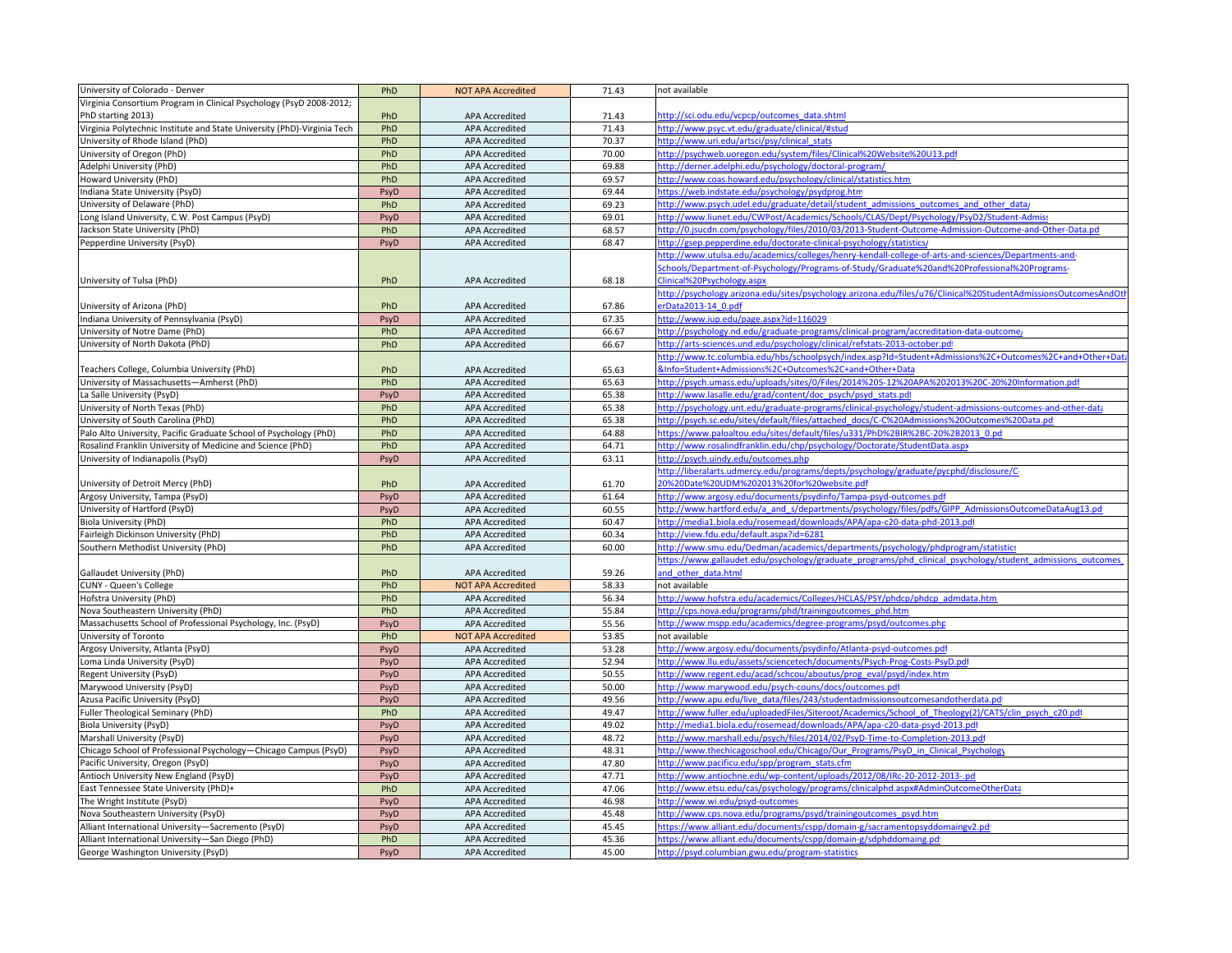| George Fox University (PsyD)                                   | PsyD         | <b>APA Accredited</b>                   | 44.74          | ittp://www.georgefox.edu/psyd/13-14-student-admission-outcome-other-data.pd                                      |
|----------------------------------------------------------------|--------------|-----------------------------------------|----------------|------------------------------------------------------------------------------------------------------------------|
| University of La Verne (PsyD)                                  | PsyD         | <b>APA Accredited</b>                   | 43.90          | ttp://sites.laverne.edu/psychology/files/2014/05/IRC-20-May-12-2014.pdf                                          |
|                                                                |              |                                         |                | nttp://www.adler.edu/page/areas-of-study/chicago/doctor-of-psychology-in-clinical-psychology/student-admissions- |
| Adler School of Professional Psychology, Chicago (PsyD)        | PsyD         | <b>APA Accredited</b>                   | 42.19          | utcome-data                                                                                                      |
| Argosy University, Orange County (PsyD)                        | PsyD         | <b>APA Accredited</b>                   | 40.57          | http://www.argosy.edu/documents/psydinfo/OrangeCounty-psyd-outcomes.pdf                                          |
| Alliant International University-San Francisco Bay (PhD)       | PhD          | <b>APA Accredited</b>                   | 40.00          | https://www.alliant.edu/documents/cspp/domain-g/sfphddomaing.pdf                                                 |
| University of North Carolina at Charlotte (PhD)                | PhD          | APA Accredited                          | 40.00          | ink to document on right side of page: https://healthpsych.uncc.edu/program-tracks/clinica.                      |
| Wisconsin School of Professional Psychology (PsyD)             | PsyD         | <b>APA Accredited</b>                   | 39.13          | http://wspp.edu/whywspp/wacompl                                                                                  |
| Argosy University, Washington, DC (PsyD)                       | PsyD         | APA Accredited                          | 38.64          | http://www.argosy.edu/documents/psydinfo/WashingtonDC-psyd-outcomes.pd                                           |
| Fuller Theological Seminary (PsyD)+                            | PsyD         | <b>APA Accredited</b>                   | 38.03          | http://www.fuller.edu/uploadedFiles/Siteroot/Academics/School of Theology(2)/CATS/clin psych c20.pdf             |
| Alliant International University-Los Angeles (PhD)             | PhD          | <b>APA Accredited</b>                   | 35.62          | ittps://www.alliant.edu/documents/cspp/domain-g/laphddomaing.pdf                                                 |
| Argosy University, Phoenix (PsyD)                              | PsyD         | <b>APA Accredited</b>                   | 34.15          | http://www.argosy.edu/documents/psydinfo/Phoenix-psyd-outcomes.pdf                                               |
| Argosy University, Chicago (PsyD)                              | PsyD         | APA Accredited                          | 33.58          | http://www.argosy.edu/documents/psydinfo/Chicago-psyd-outcomes.pdf                                               |
| Institute for Psychological Sciences                           | PsyD         | <b>NOT APA Accredited</b>               | 33.33          | not available                                                                                                    |
|                                                                |              |                                         |                | http://www.chc.edu/uploadedFiles/School of Graduate Studies/Programs Faculty/PsyD/Student%20Outcomes Fix.j       |
| Chestnut Hill College (PsyD)                                   | PsyD         | <b>APA Accredited</b>                   | 32.39          |                                                                                                                  |
|                                                                |              |                                         |                | http://www.pcom.edu/Academic Programs/aca psych/PsyD in Clinical Psychology/APA Disclosure Statements.htn        |
|                                                                |              |                                         |                |                                                                                                                  |
| Philadelphia College of Osteopathic Medicine (PsyD)            | PsyD<br>PsyD | APA Accredited<br><b>APA Accredited</b> | 31.18<br>30.43 | http://www.argosy.edu/documents/psydinfo/Hawaii-psyd-outcomes.pdf                                                |
| Argosy University, Hawaii (PsyD)                               |              |                                         |                |                                                                                                                  |
| Memorial University                                            | PsyD         | <b>NOT APA Accredited</b>               | 30.00          | not available                                                                                                    |
| Georgia Southern University                                    | PsyD         | <b>NOT APA Accredited</b>               | 26.67          | not available                                                                                                    |
| Carlos Albizu University-Miami Campus (PsyD)                   | PsyD         | <b>APA Accredited</b>                   | 26.63          | http://www.mia.albizu.edu/web/academic_programs/psychology/downloads/IR_C_20.pdf                                 |
| Alliant International University-San Diego (PsyD)              | PsyD         | <b>APA Accredited</b>                   | 26.32          | https://www.alliant.edu/documents/cspp/domain-g/sdpsyddomaingv2.pdf                                              |
| Alliant International University-Fresno (PhD)                  | PhD          | <b>APA Accredited</b>                   | 25.81          | https://www.alliant.edu/documents/cspp/domain-g/fresnophddomaing.pd                                              |
| Alliant International University-San Francisco Bay (PsyD)      | PsyD         | <b>APA Accredited</b>                   | 24.87          | https://www.alliant.edu/documents/cspp/domain-g/sfpsyddomaing.pdf                                                |
| Alliant International University-Los Angeles (PsyD)            | PsyD         | <b>APA Accredited</b>                   | 23.23          | https://www.alliant.edu/documents/cspp/domain-g/lapsyddomaing.pdf                                                |
| Forest Institute of Professional Psychology (PsyD)             | PsyD         | APA Accredited                          | 19.23          | http://www.forest.edu/resources/1/Docs/C-20%20Word%20Doc%20FINAL%20Posted%2009-30-13.pd                          |
| Argosy University, Twin Cities (PsyD)                          | PsyD         | <b>APA Accredited</b>                   | 18.92          | http://www.argosy.edu/documents/psydinfo/TwinCities-psyd-outcomes.pdf                                            |
| Immaculata University (PsyD)                                   | PsyD         | <b>APA Accredited</b>                   | 18.87          | http://www.immaculata.edu/academics/departments/graduatepsychology/outcomes                                      |
|                                                                |              |                                         |                | http://www.fielding.edu/Media/Website%20Resources/pdf/Policy%20Handbook/ProgramData/ClinicalPsychology           |
| Fielding Graduate University (PhD)                             | PhD          | <b>APA Accredited</b>                   | 18.42          | Outcome-Data.pdf                                                                                                 |
| Alliant International University-Fresno (PsyD)                 | PsyD         | <b>APA Accredited</b>                   | 18.18          | https://www.alliant.edu/documents/cspp/domain-g/fresnopsyddomaingv2.pdf                                          |
|                                                                |              |                                         |                |                                                                                                                  |
| Ponce School of Medicine and Health Sciences (PsyD)            | PsyD         | <b>APA Accredited</b>                   | 17.35          | http://www.psm.edu/academic%20affair%20&%20programs/programs/PsyD/Student Statistics and outcomes.htm            |
| Argosy University, Schaumburg (PsyD)                           | PsyD         | <b>APA Accredited</b>                   | 16.99          | http://www.argosy.edu/documents/psydinfo/Schaumburg-psyd-outcomes.pd                                             |
| Midwestern University-Glendale Campus (PsyD)                   | PsyD         | APA Accredited                          | 13.89          | http://www.midwestern.edu/programs-and-admission/az-clinical-psychology.html                                     |
| John F. Kennedy University (PsyD                               | PsyD         | <b>APA Accredited</b>                   | 11.96          | http://www.jfku.edu/assets/resources/degreeResources/StudentAdmOutcomes&OtherData.pd                             |
| California Institute of Integral Studies                       | PsyD         | <b>NOT APA Accredited</b>               | 8.47           | not available                                                                                                    |
| University of Alaska, Fairbanks-Anchorage (PhD)                | PhD          | <b>APA Accredited</b>                   | 7.69           | http://psyphd.alaska.edu/APAC20information.pdf                                                                   |
| Argosy University, San Francisco Bay Area (PsyD)               | PsyD         | APA Accredited                          | 6.98           | ittp://www.argosy.edu/documents/psydinfo/SanFranciscoBayArea-psyd-outcomes.pdf                                   |
| Union Institute and University                                 | PsyD         | <b>NOT APA Accredited</b>               | 5.26           | not available                                                                                                    |
| Midwestern University-Downers Grove Campus (PsyD)              | PsyD         | <b>APA Accredited</b>                   | 5.00           | http://www.midwestern.edu/programs-and-admission/il-clinical-psychology.html                                     |
| Pacifica Graduate Institute                                    | PhD          | <b>NOT APA Accredited</b>               | 5.00           | not available                                                                                                    |
| Carlos Albizu University-San Juan Campus (PhD)                 | PhD          | <b>APA Accredited</b>                   | 4.30           | http://sju.albizu.edu/code/docs/C20-PHD-2012v3.pdf                                                               |
| Antioch University - Santa Barbara                             | PsyD         | <b>NOT APA Accredited</b>               | 4.00           | not available                                                                                                    |
| Capella University                                             | PsyD         | <b>NOT APA Accredited</b>               | 3.77           | not available                                                                                                    |
| Texas School of Professional Psychology, Argosy -Dallas        | PsyD         | <b>NOT APA Accredited</b>               | 2.94           | not available                                                                                                    |
| Antioch University - Seattle                                   | PsyD         | <b>NOT APA Accredited</b>               | 2.86           | not available                                                                                                    |
|                                                                |              |                                         |                | http://www.psm.edu/Academic%20Affair%20&%20Programs/programs/PsyD/PhD%20Psy/Student Statistics and out           |
| Ponce School of Medicine and Health Sciences (PhD)             | PhD          | <b>APA Accredited</b>                   | 2.78           | comes.htm                                                                                                        |
| Washington School of Professional Psychology, Argosy - Seattle | PsyD         | <b>NOT APA Accredited</b>               | 2.70           | not available                                                                                                    |
| Carlos Albizu University-San Juan Campus (PsyD)                | PsyD         | APA Accredited                          | 1.35           | http://sju.albizu.edu/code/docs/C20-PsyD-2012v3.pdf                                                              |
|                                                                |              |                                         |                |                                                                                                                  |
| Chicago School of Professional Psychology - Los Angeles        | PsyD         | <b>NOT APA Accredited</b>               | 1.28           | not available                                                                                                    |
| California Lutheran University                                 | PsyD         | <b>NOT APA Accredited</b>               | 0.00           | not available                                                                                                    |
| Michigan School of Professional Psychology                     | PsyD         | <b>NOT APA Accredited</b>               | 0.00           | not available                                                                                                    |
| Phillips Graduate Institute                                    | PsyD         | <b>NOT APA Accredited</b>               | 0.00           | not available                                                                                                    |
| Saybrook University                                            | PhD          | <b>NOT APA Accredited</b>               | 0.00           | not available                                                                                                    |
| Saybrook University                                            | PsyD         | <b>NOT APA Accredited</b>               | 0.00           | not available                                                                                                    |
| Sofia University                                               | PhD          | <b>NOT APA Accredited</b>               | 0.00           | not available                                                                                                    |
| University of the Rockies                                      | PsyD         | <b>NOT APA Accredited</b>               | 0.00           | not available                                                                                                    |
| Virginia State University                                      | PhD          | <b>NOT APA Accredited</b>               | 0.00           | not available                                                                                                    |